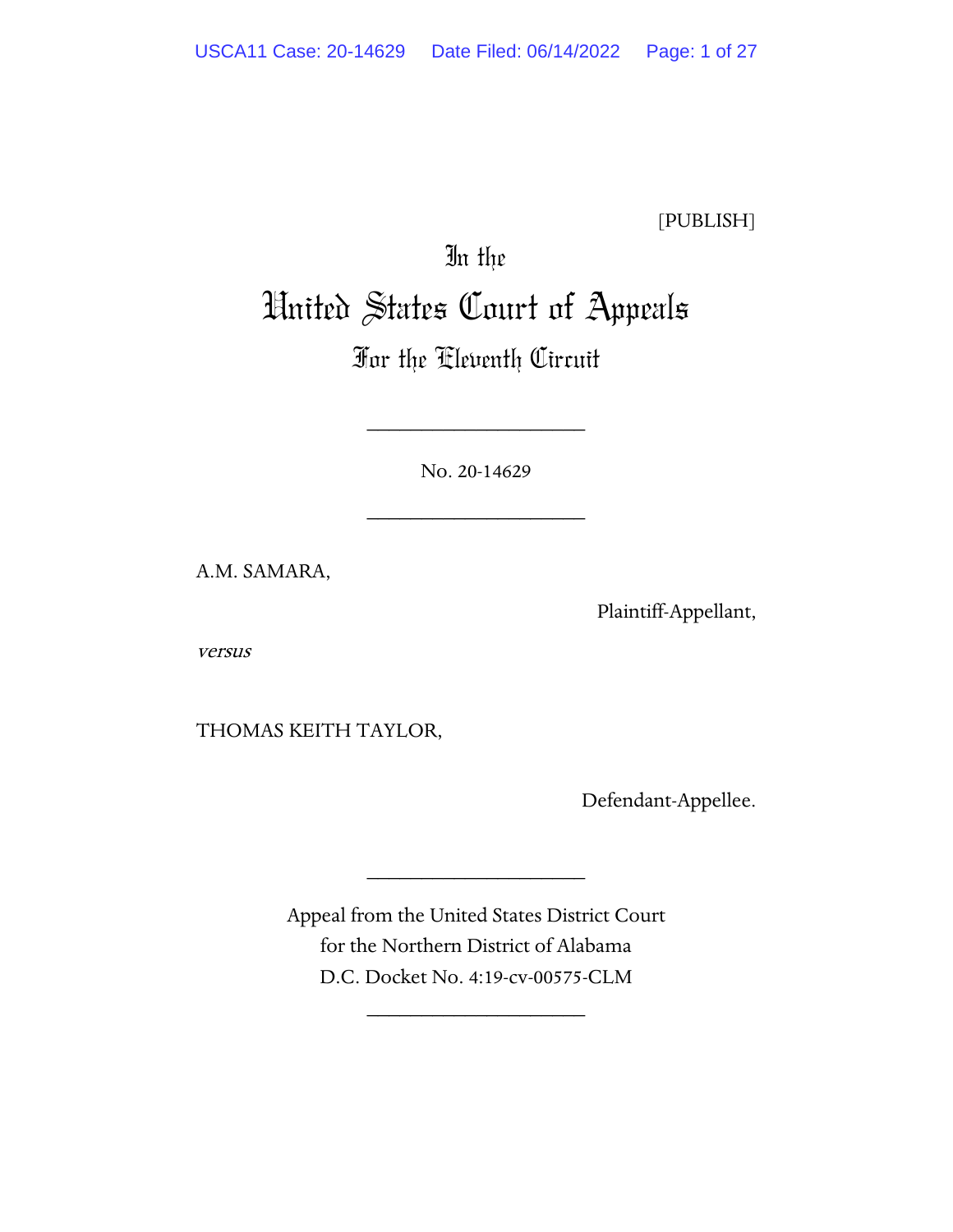Before ROSENBAUM and JILL PRYOR, Circuit Judges, and ALTMAN[,\\*](#page-1-0) District Judge.

ALTMAN, District Judge:

Our story begins in 1996, when the Republic of Yemen decided *not* to buy some wheat from our appellant, A.M. Samara, and his then-business-associate, Roy Davis. In this latest installment of a litigation that has dragged—on and off—for more than twenty years, Samara has sued Davis's son-in-law, Thomas Taylor (our appellee), over 107 acres of land that (Samara says) should have been included in a mortgage Davis signed over to him in 2012. That mortgage was the major part of a settlement agreement between Davis and Samara and was handed over as a way of compensating Samara for his share of the repudiated wheat deal's lost profits.

The parties agree that those 107 acres—known as "Parcel A"—were *not* part of the mortgaged property. But they disagree about why. Samara thinks that Parcel A should have been a part of the mortgage and that it was left out because of fraud or mistake. Taylor, for his part, maintains that Parcel A was never a part of the deal and that the mortgage accurately reflects the parties' agreement.

<span id="page-1-0"></span><sup>\*</sup> The Honorable Roy K. Altman, United States District Judge for the Southern District of Florida, sitting by designation.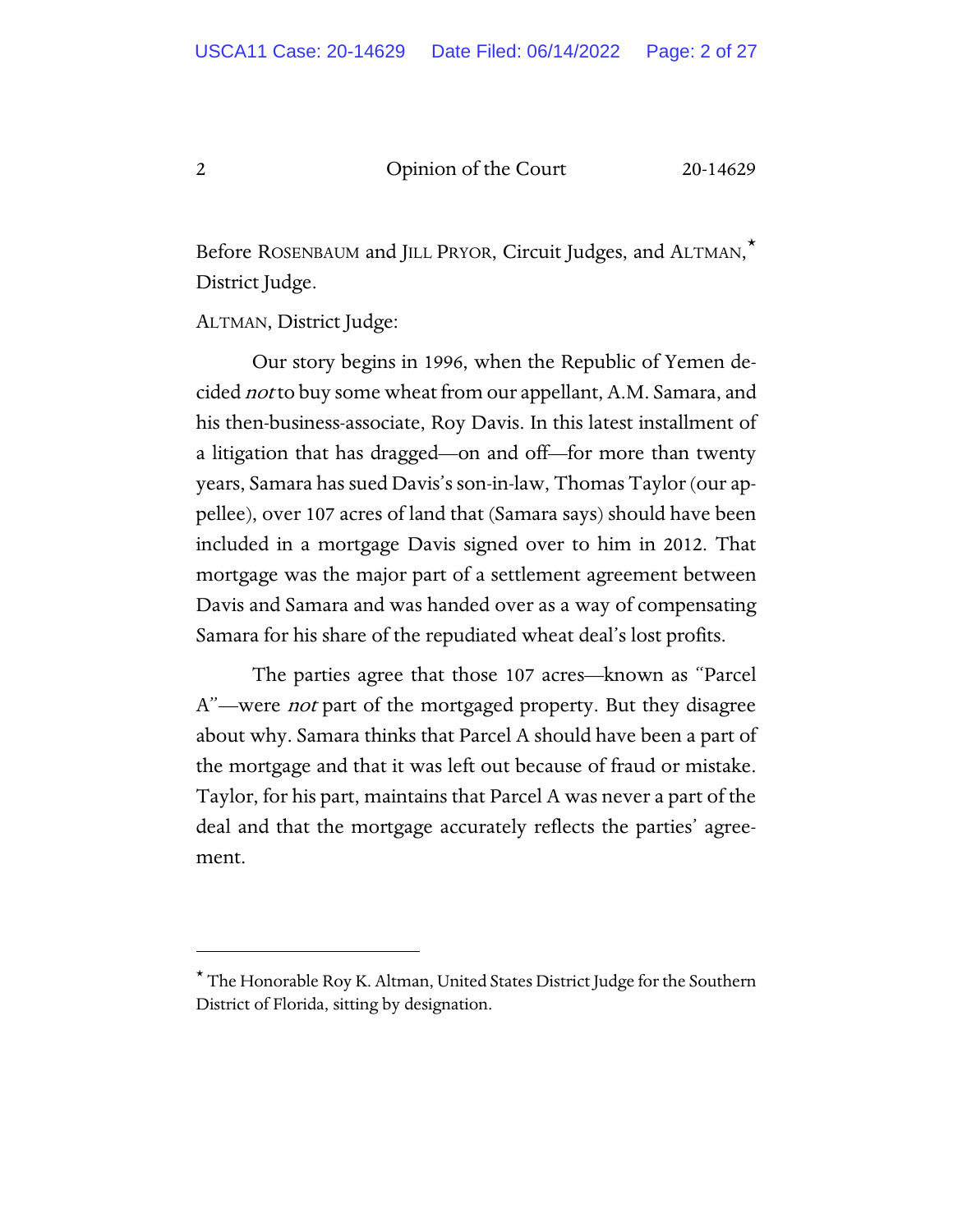Based on this disagreement, Samara sued Taylor in the Northern District of Alabama, asserting a claim for reformation. The district court granted Taylor's motion for judgment on the pleadings, denied Samara's motion for summary judgment, and (later) denied Samara's motion to alter or amend the judgment. In doing so, the court held both that Samara's claim was time barred and that Samara failed to offer clear and convincing evidence of fraud or mistake. After careful review, we affirm.

# BACKGROUND

# I. The Business Deal

This case began with a business deal gone wrong.[1](#page-2-0) In the 1990s, the Republic of Yemen agreed to buy wheat from a joint venture between Strickland & Davis International, Inc. (owned by Davis, our appellee's father-in-law), and Samara Consultant Group (owned by our appellant). Samara contends that he and Davis agreed to share the profits of that wheat sale 50/50. Unfortunately, Yemen defaulted on the contract.

After Yemen's default, Davis and Yemen arbitrated their contract dispute here in the United States. On June 5, 1998, an arbitrator awarded Davis's company \$17,310,000 in damages. Six

<span id="page-2-0"></span><sup>&</sup>lt;sup>1</sup> We take judicial notice of the lengthy litigation history that led to this appeal—including the pleadings, records, and judgments that appear on the district court's docket. See United States v. Rey, 811 F.2d 1453, 1457 n.5 (11th Cir. 1987) ("A court may take judicial notice of its own records and the records of inferior courts.").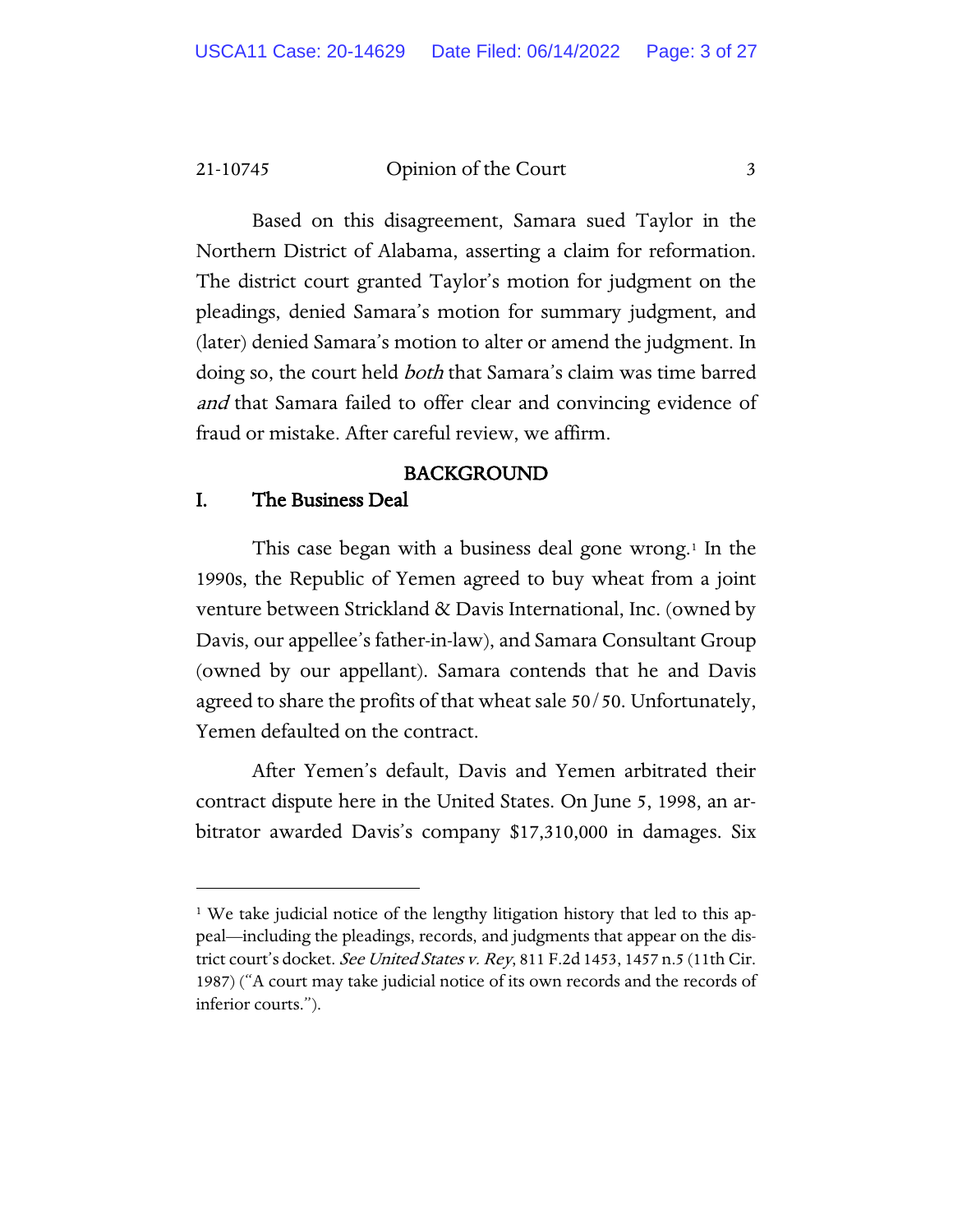months later, Davis's company filed an action in federal court to enforce the arbitration award, and the district court entered judgment in favor of Davis's company and against Yemen in the amount of \$27,150,315.53 (which included the original arbitration award plus pre- and post-judgment interest).

Shortly after the court entered its judgment, Davis's company and the Republic of Yemen settled their dispute for \$16,325,000. Davis forwarded \$1,000,000.00 of the settlement proceeds to Samara. According to Samara, Davis made no other payments to him.

# II. The Dispute Between Davis and Samara

In March 2002, Samara (and his company) sued Davis (and his company) in the Northern District of Alabama to recover half of the settlement proceeds Davis had received from Yemen. The case went to a jury trial in April 2004, where the jury returned a verdict against Davis's company  $(S \&$  Davis)<sup>[2](#page-3-0)</sup> and in Samara's favor. The court separately granted Davis's individual motion for judgment as a matter of law and terminated him from the case. The district court entered an interlocutory judgment of \$1,075,851.37, pending its resolution of the interest amount.

A flurry of motions followed: Samara sought an accounting of all funds flowing from the settlement, additur, pre-judgment

<span id="page-3-0"></span><sup>2</sup> S & Davis is the "doing business as" name for Strickland & Davis International, Inc.—the original party to the joint venture.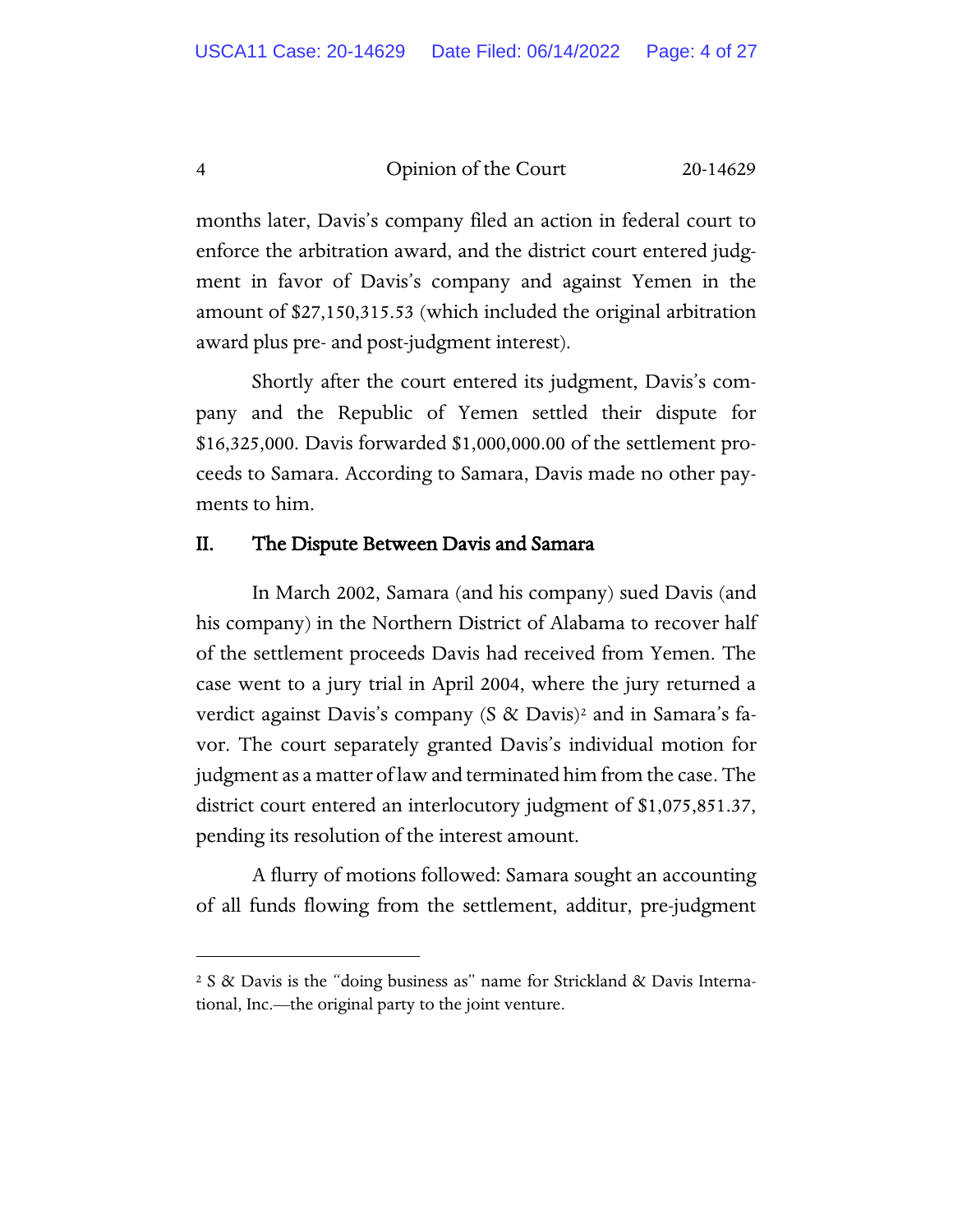interest, a constructive trust, and so on. The district court imposed a constructive trust against Davis's two companies (Strickland & Davis and DISC) pending the magistrate judge's report and recommendation on Samara's motions.[3](#page-4-0) The magistrate judge ultimately recommended that Samara's motions (for an accounting and for imposition of a constructive trust) be granted, and the court adopted this recommendation over the defendants' objections. In the R&R, the magistrate judge explained why it felt that Davis (individually) and DISC should be subject to the constructive trust when they hadn't been found liable at trial:

> There is no fact dispute necessitating a trial, jury or non-jury, that Davis was the president and sole shareholder in S. & Davis, and that he controlled both S. & Davis and DISC Corporation. There is no dispute that the settlement proceeds were paid to S. & Davis, and there is no apparent dispute that S. & Davis's net, pretax proceeds were paid over to DISC Corporation. Under the Alabama authority cited above, the voluntary donation of the proceeds to DISC Corporation constituted a fraudulent conveyance as to S. &

<span id="page-4-0"></span><sup>&</sup>lt;sup>3</sup> DISC was not a defendant in the case, but the court noted in its order that "[c]ounsel for Defendant stated at a recent hearing before Judge Putnam that the settlement money was being held by Strickland & Davis International Disc, Inc. Therefore, the Court imposes a constructive trust on said money or assets in the amount of the interlocutory judgment." Order, Samara Consultant Grp. v. S & Davis Int'l Inc., No. 02-cv-00707 (N.D. Ala. June 22, 2004), ECF No. 174 at 1.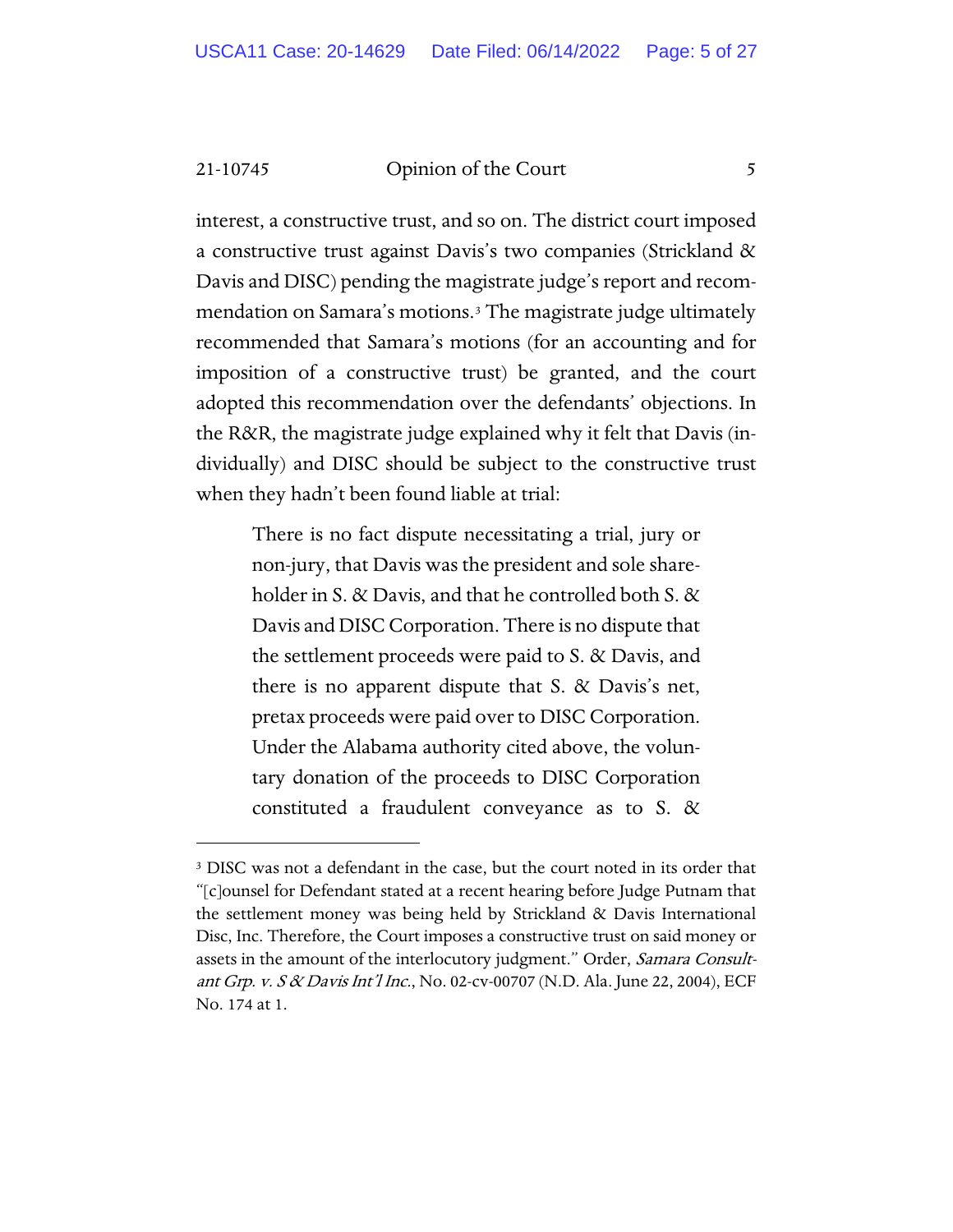Davis's creditors, including plaintiff, regardless of whether there was any intent to defraud or even whether DISC Corporation was on notice of S. & Davis's debt to plaintiff.

And so, Davis was back on the hook for Samara's share of the settlement proceeds—despite having prevailed at trial.

In September 2004, the district court entered final judgment for Samara in the amount of \$1,264,125.47, certified the judgment under Rule 54(b), and reserved authority to enter further orders regarding the constructive trusts and other related issues. Soon after, Samara moved for an order enforcing the constructive trust specifically, for an order requiring Davis and one of his entities to pay the judgment. The district court granted that motion and en-tered an amended final judgment<sup>[4](#page-5-0)</sup> that enforced the constructive trust as to Davis individually and that directed Davis to pay the full amount of the judgment to the clerk of court within seven days. The order also described how the constructive trust would work:

> Based on the affidavit of Roy Davis and the representations previously made to the Court, the Court hereby enforces the constructive trust. Roy Davis, individually, is ordered to pay the amount of judgment to the Clerk of the Court within seven (7) days. Until

<span id="page-5-0"></span><sup>4</sup> In the Amended Judgment, the court also adjusted its calculation of the outstanding prejudgment interest and, as a result, altered the total judgment amount to \$1,258,747.57.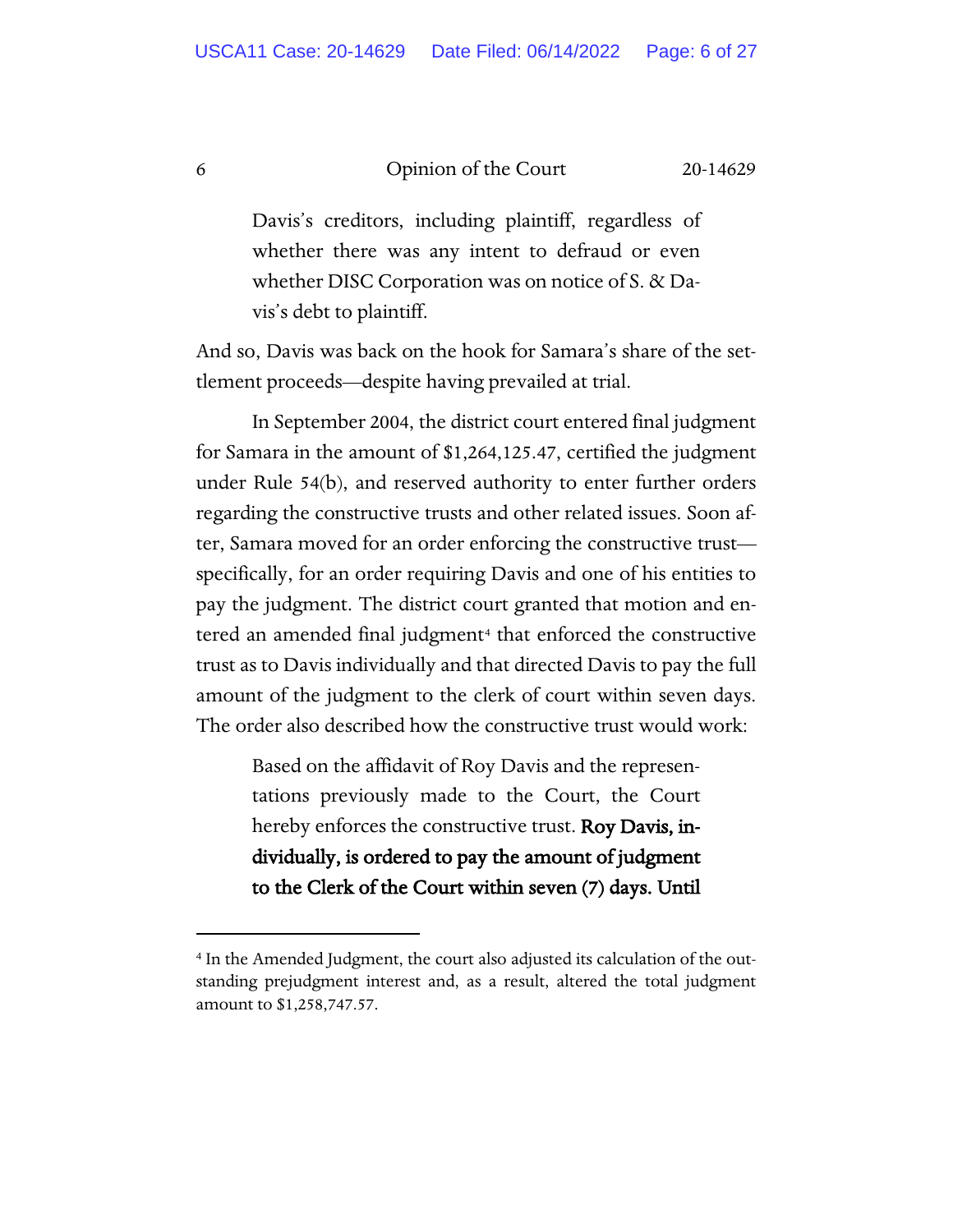said money is paid to the Clerk of the Court, Roy Davis, Strickland Davis International and Strickland and Davis International DISC Corporation are ordered to refrain from disposing or transferring any money or assets to other persons or entities other than ordinary expenses without the express permission of this Court. When the full amount of judgment is paid into the Clerk's Office, the constructive trust will be dissolved pending further orders of this Court. In the event that any Defendant in this case appeals the judgment in this case, or any aspect of the judgment including the constructive trust, Roy Davis shall pay to the Clerk of the Court an additional amount equal to 10% of the judgment as surety for interest occurring during the appeal. The payment of the judgment, plus the 10% of judgment, to the Clerk's Office will be a sufficient appeal bond to stay recovery of the judgment.

(emphasis added).

Davis immediately moved to amend the judgment. He claimed that he did "not have liquid assets sufficient to pay the judgment or obtain a supersedeas bond" and asked for permission (and more time) "to pledge, mortgage or liquidate assets for the purpose of securing a supersedeas bond." Over Samara's objection, the district court amended the final judgment again—this time, directing Davis to deposit \$250,000 with the court within 10 days and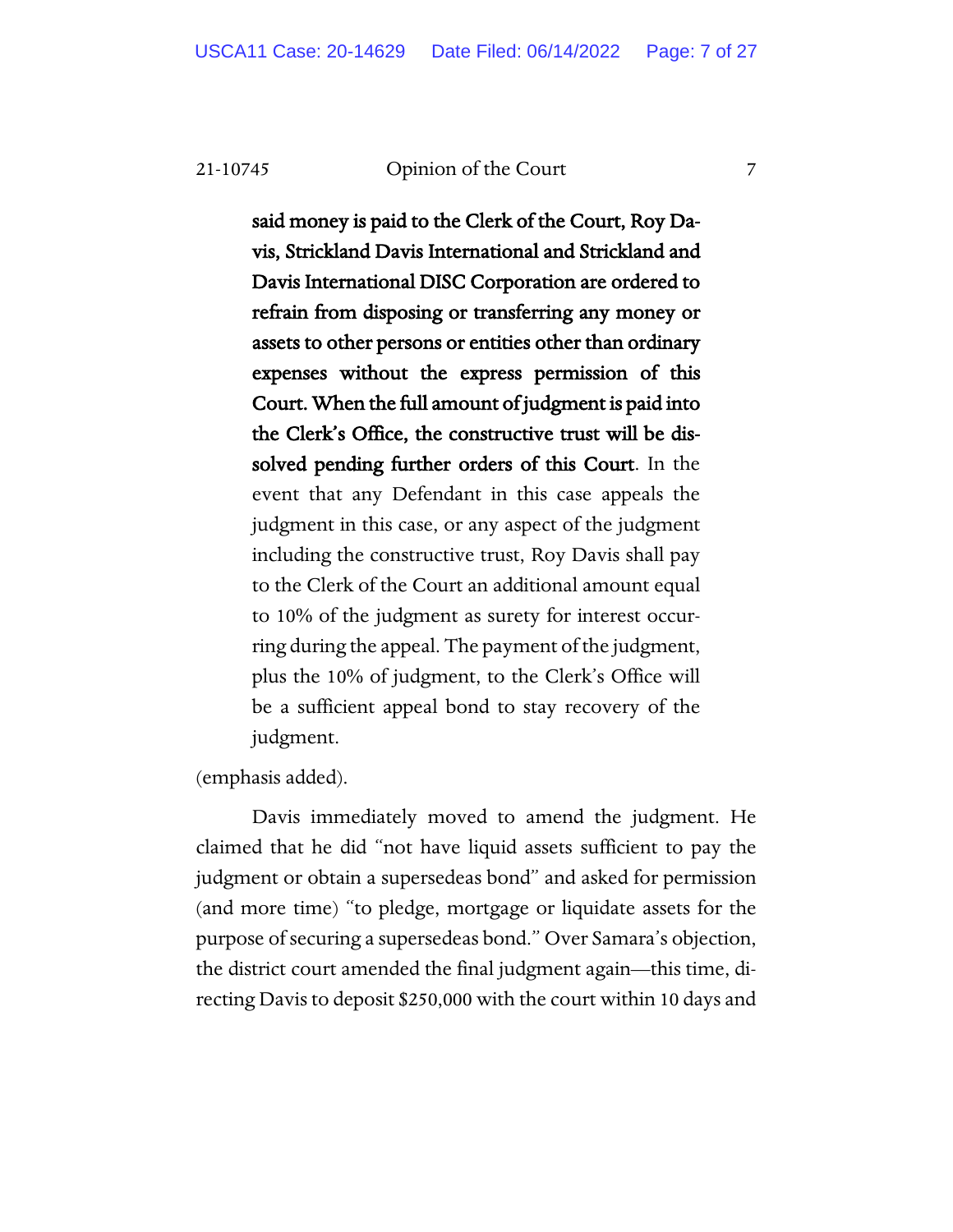the judgment balance within 30 days. Davis complied and made the \$250,000 deposit on time.

Two weeks later, Davis appealed the final judgment—without posting a surety bond. Instead, he moved for a 45-day extension because he had not yet been able to secure the necessary funds (the full judgment plus 10%) to post the bond. Samara, in turn, filed a motion to hold Davis in contempt for failing to timely pay the judgment balance. A few days later, Davis filed a suggestion of bankruptcy, which derailed the litigation. And so, the parties took a year-long hiatus from their judgment fight to quarrel in bankruptcy court.

But, in the first few days of 2006, the bankruptcy court granted Samara's motion to dismiss Davis's bankruptcy petition thus disposing of one obstacle to Samara's collection efforts. A few weeks later, on February 13, 2006, the parties reached a tentative agreement regarding the outstanding judgment. They "agreed . . . to allow Roy Davis to post a mortgage to the Clerk of the Court in lieu of cash consisting of mortgages on real estate owned by Roy Davis and Voncile Davis" and told the district court that "Roy Davis is in the process of obtaining appraisals and title opinions on said real estate." Samara and Davis filed a joint motion asking the district court to enter a proposed order—with the mortgage instrument attached. (Spoiler alert: This is the mortgage at issue here).

On March 1, 2006, the district court entered the parties' proposed order and attached the mortgage. The court required the parties to file a joint report within one month, by which time Davis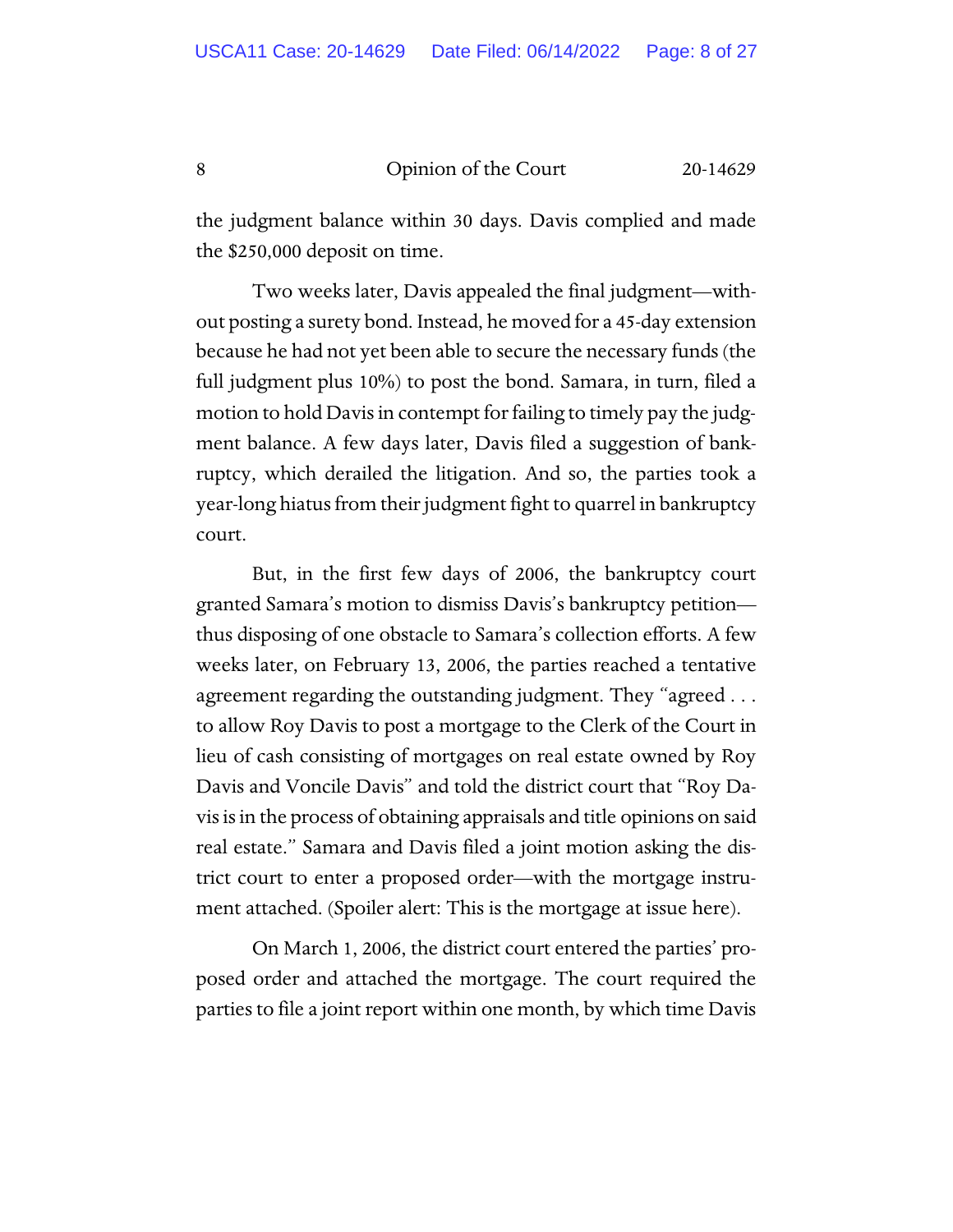must have either posted the bond or showed cause why the stayed proceedings should not immediately recommence. Here's (in relevant part) what the order said about the mortgage:

Roy Davis and Voncile Davis shall deliver to the Clerk of Court the originally executed mortgage document in the form attached to this Order, which mortgage shall have been filed of record in the Probate Court of Franklin County, Alabama by Roy Davis before filing.

All proceedings in this matter are hereby STAYED pending resolution of the appeal by the United States Court of Appeals for the Eleventh Circuit. Upon the filing of appraisals satisfactory to the court showing the property to be of a value of at least one million five hundred thousand dollars (\$1,500,000.00) and evidence that title is held by Roy Davis and Voncile Davis individually as joint tenants, in fee, and that the property conveyed is not subject to any other encumbrances, the constructive trust imposed by the court shall be dissolved, the Motion to Require Return of Attorney Fees and all motions for contempt filed by plaintiff shall be dismissed as moot…

The mortgage is conveyed to the Clerk of the Court in lieu of cash. It is agreed by the parties that by the conveyance of the mortgage as supersedeas, the rights of A.M. Samara regarding the constructive trust shall be the same as if cash had been deposited with the Clerk.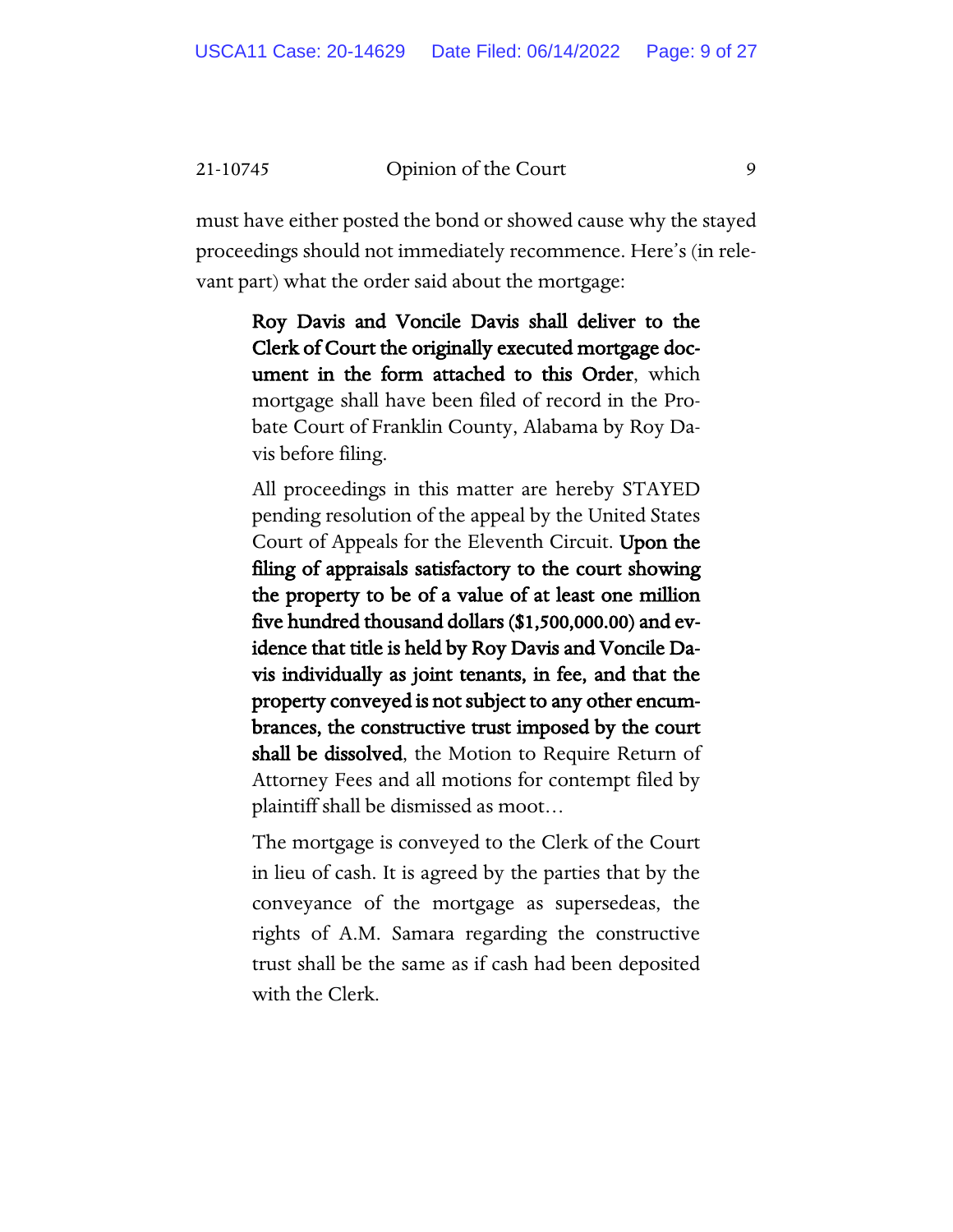(emphasis added).

We pause our narrative here to note the parties' agreement that the mortgage they attached to the proposed order did *not* contain Parcel A. See Appellant's Br. at 10 ("When the mortgage was prepared by [a law firm] for Davis, the following property (107 acres) was omitted from the mortgage[.]"); Appellee's Br. at 9 ("Attached to that Joint Motion was a proposed Order referencing property held by Roy Davis and Voncile Davis individually as joint tenants as well as a mortgage executed by Roy Davis and Voncile Davis that . . . included all property held by Roy Davis and Voncile Davis individually as joint tenants."). Crucially, Samara knew that Parcel A was not "held by Roy Davis and Voncile Davis individually as joint tenants." He, in fact, described that parcel in filings before the district court as "a large piece of property, owned by Voncile Davis."

Back to our overall story. In March 2006, a lawyer filed an "opinion of title to the lands described in the mortgage from Roy Davis and wife Voncile Davis."<sup>[5](#page-9-0)</sup> A few days later, Davis submitted a status report, asserting that "[t]he original mortgage [and title opinion] required to be filed with the clerk of court ha[ve] been delivered to and accepted by the clerk." On April 6, 2006, Davis filed an appraisal valuing the land at \$1,690,000. In describing the

<span id="page-9-0"></span><sup>5</sup> For reasons unknown to us, the lawyer filed this opinion in Samara's related action against a *different* Davis-affiliated entity, rather than in the case involving Davis individually.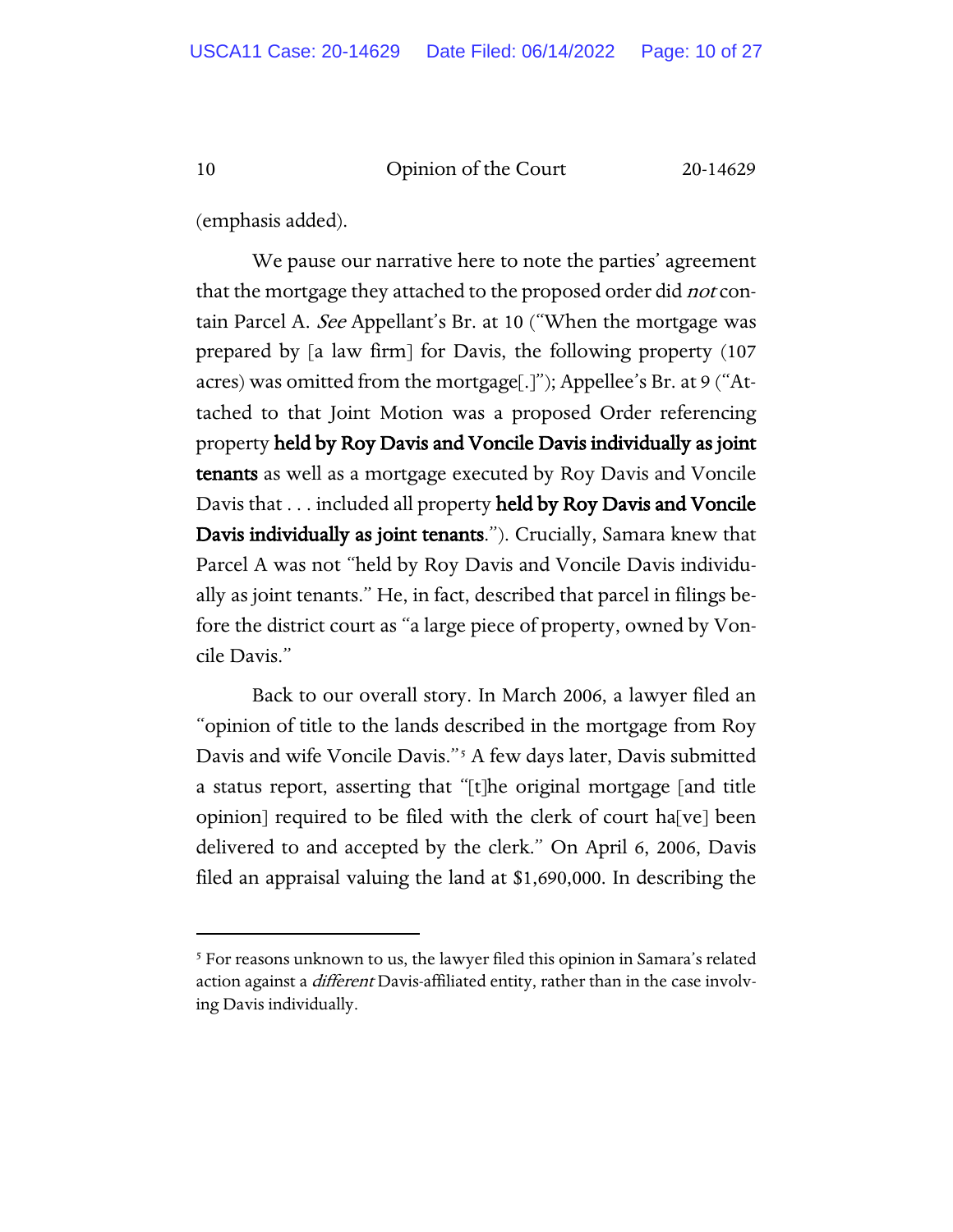"[s]cope of the [a]ppraisal," the appraiser noted that Parcel One had "an office and warehouse" and that Parcel Two was "a 232.03 acre farm." It appears, in other words, that the appraisal *included* the disputed Parcel A, even though (as we've said) that parcel was excluded from the mortgage.

Four days after Davis filed the appraisal, the district court sua sponte dissolved the constructive trust and denied all pending motions as moot. In its order, the court first repeated the requirements it had outlined for the dissolution of the constructive trust, as set out in the parties' proposed order: (1) the filing of the mortgage, (2) the filing of the title opinion, and (3) the filing of the appraisal. The court then found that Davis had, in fact, satisfied each of those requirements, including "on April 6, 2006, counsel filed notice of an appraisal conducted by David S. McFall, which listed the value of the property described in the mortgage as one million six hundred ninety thousand dollars (\$1,690,000.00)."

But our story doesn't end there. Six months after the district court dissolved the constructive trust, we handed down our decision regarding the propriety of that (now-dissolved) trust. In that opinion, we expressed concern about "whether appellants [Davis and DISC Corporation] were afforded a fair opportunity to defend against the imposition of a constructive trust as the recipient of a fraudulent or otherwise wrongful transfer." We were similarly "concerned that the district court never explained its rationale for setting aside the previous judgments against appellants." On those grounds, we vacated and remanded the district court's order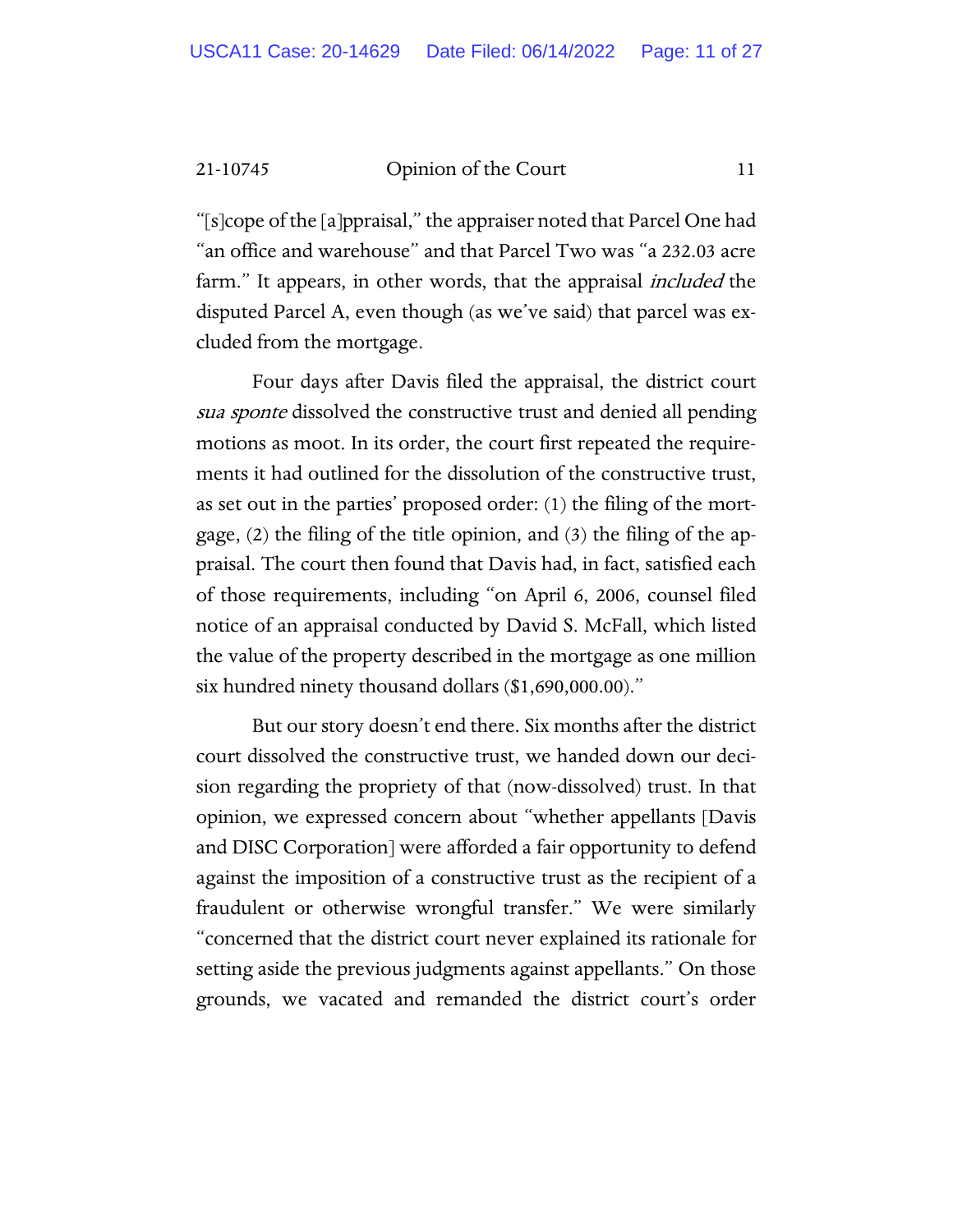imposing the constructive trust. We did so without addressing the fact that the trust had already been dissolved. Since the now-vacated order was the only mechanism by which Samara could enforce the constructive trust against Davis *individually*, Samara was right back where he started: with no enforceable judgment in hand.

Over the next year, the motions practice continued—with little resolution. In January 2008, Davis filed a suggestion of bankruptcy for his company, S & Davis. Samara, in turn, moved to sever the claims against S & Davis so that his case against Davis (individually) and DISC could proceed. After a few months of this, the district court entered an order (1) staying the case "pending the resolution of the bankruptcy proceedings and any fraudulent transfer litigation arising out of those proceedings" and (2) asking the parties to "submit briefs . . . addressing whether the mortgage currently held in the court should be returned."

In September 2008, Samara's lawyer filed a response "request[ing] the Court to maintain the mortgage interest on real estate with the Clerk of the Court." Samara explained that, in the bankruptcy case, the plan was for "the Trustee [to] join in the pleadings of this Court" and to "take possession of [the mortgage] for the benefit of the creditors." He added that "[a] release of the mortgage at this time would interfere with the Trustee's right to claim the mortgage as an asset of the debtor's estate."

A short while later, Samara filed a sixth amended complaint, adding new parties and new claims—back to square one. Among the defendants Samara listed in this latest complaint were Davis, S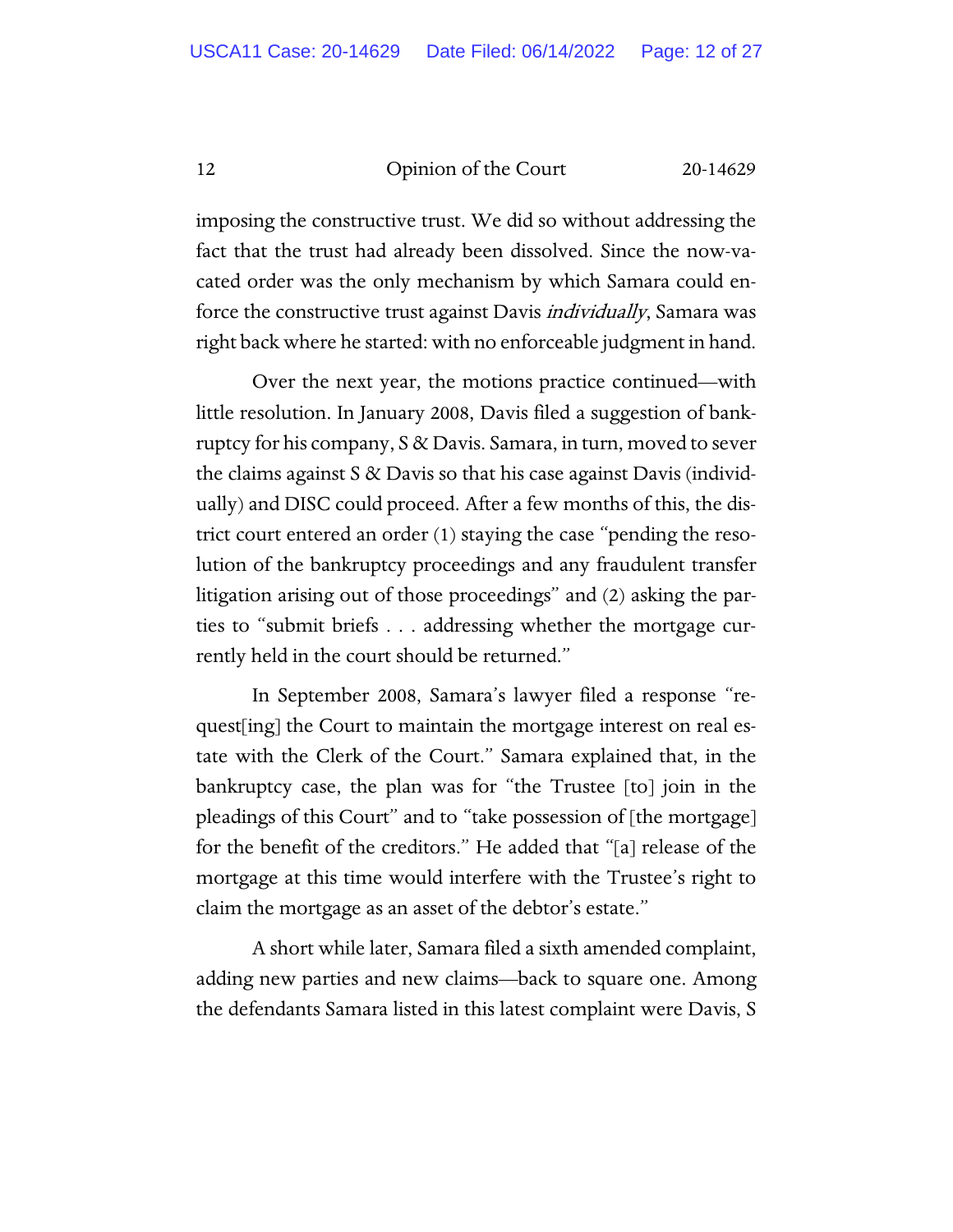& Davis, DISC, Native American Development LLC (an entity that, according to Samara, Davis used to fraudulently transfer settlement proceeds), four Davis family members (also accused of fraudulent transfers), and Christian & Small LLC (Davis's former counsel).

Eventually, on November 17, 2010, the district court considered cross-motions for summary judgment between Davis (on the one hand) and the Trustee and Samara (on the other). In a long order, the court found (in relevant part) that Davis had fraudulently conveyed funds from S & Davis to DISC and then from DISC to others and granted partial summary judgment for Samara and the Trustee.

After another tortured year of litigation, on November 2, 2011, the district court ordered that the mortgage be assigned to the Trustee for Samara's benefit (he was the only creditor). In that order, the district court explained what had happened with the mortgage:

On January 22, 2009, in response to a motion by the Trustee, the U.S. Bankruptcy Court entered an order freezing the . . . real estate mortgage that Davis and his wife, Voncile Davis, executed in the amount of \$1,134,622.33 in favor of the U.S. District Court. . . .

On June 28, 2011, Trustee filed a motion in the U.S. Bankruptcy Court to compel turnover of the . . . real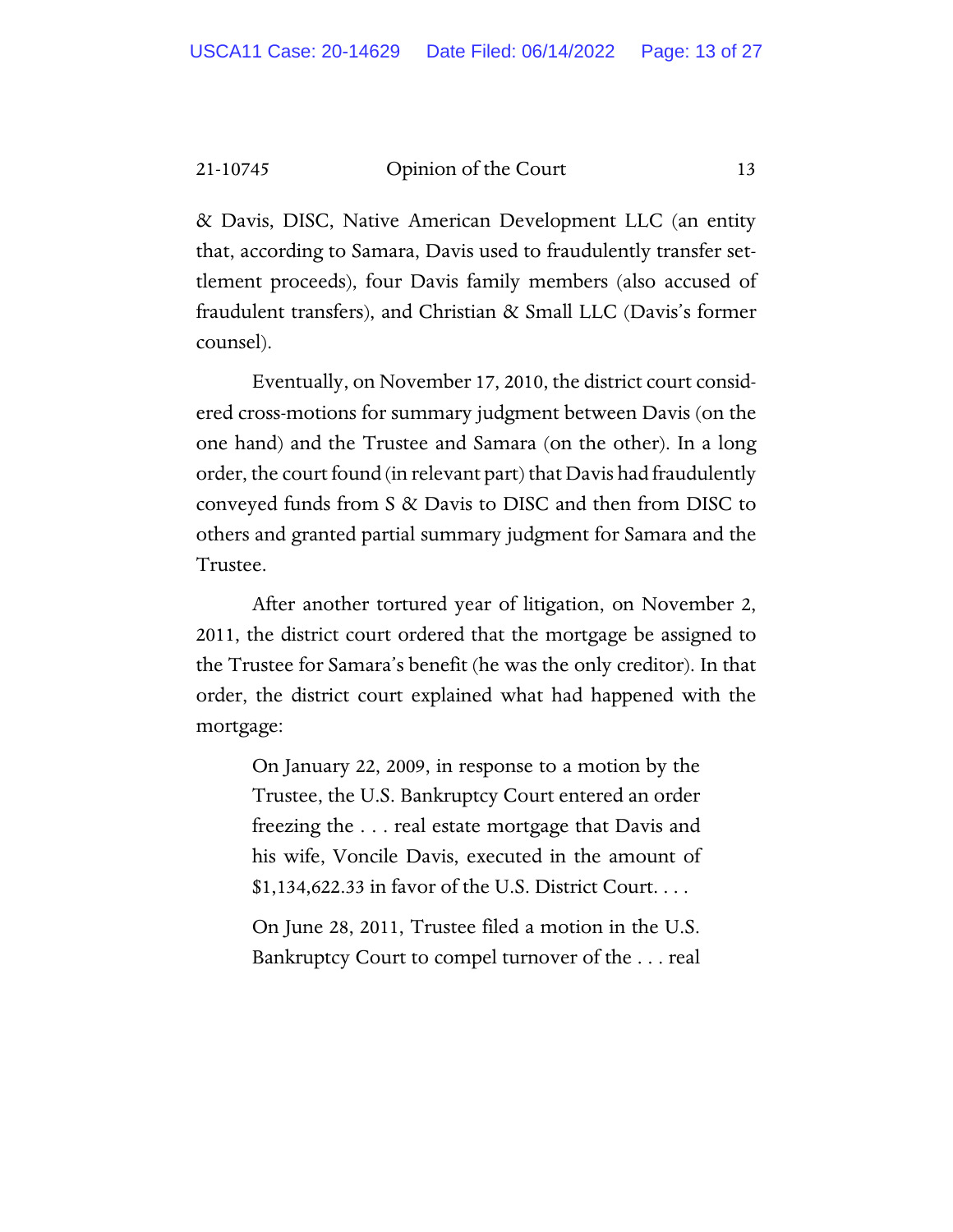estate mortgage held by the U.S. District Court as property of the Bankruptcy Estate.

The court concluded:

The Clerk is hereby AUTHORIZED and DIRECTED to immediately assign and transfer to the Trustee the real estate mortgage that Roy Davis and Voncile Davis gave in the amount of \$1,134,622.33 in favor of the U.S. District Court, to be held by the Trustee pending further Order of the Bankruptcy Court.

The trustee duly complied and assigned the mortgage to Samara. On December 4, 2012, Samara foreclosed and bought the property (from himself) for \$765,915.

Then, on January 10, 2014, Samara filed a motion to reform the mortgage. Samara explained:

Plaintiff A. M. Samara moves that the Court reform the mortgage, given by Roy Davis and wife Voncile Davis (Ex. A), so as to include the following property which is owned by Voncile Davis and which was excluded from the mortgage which Roy and Voncile Davis gave A. M. Samara to stay judgment and to avoid contempt proceedings. A. M. Samara has foreclosed on the property included in the mortgage. Roy Davis and Voncile Davis still occupy the property. However, a large piece of property, owned by Voncile Davis, included in the Davis's farm was not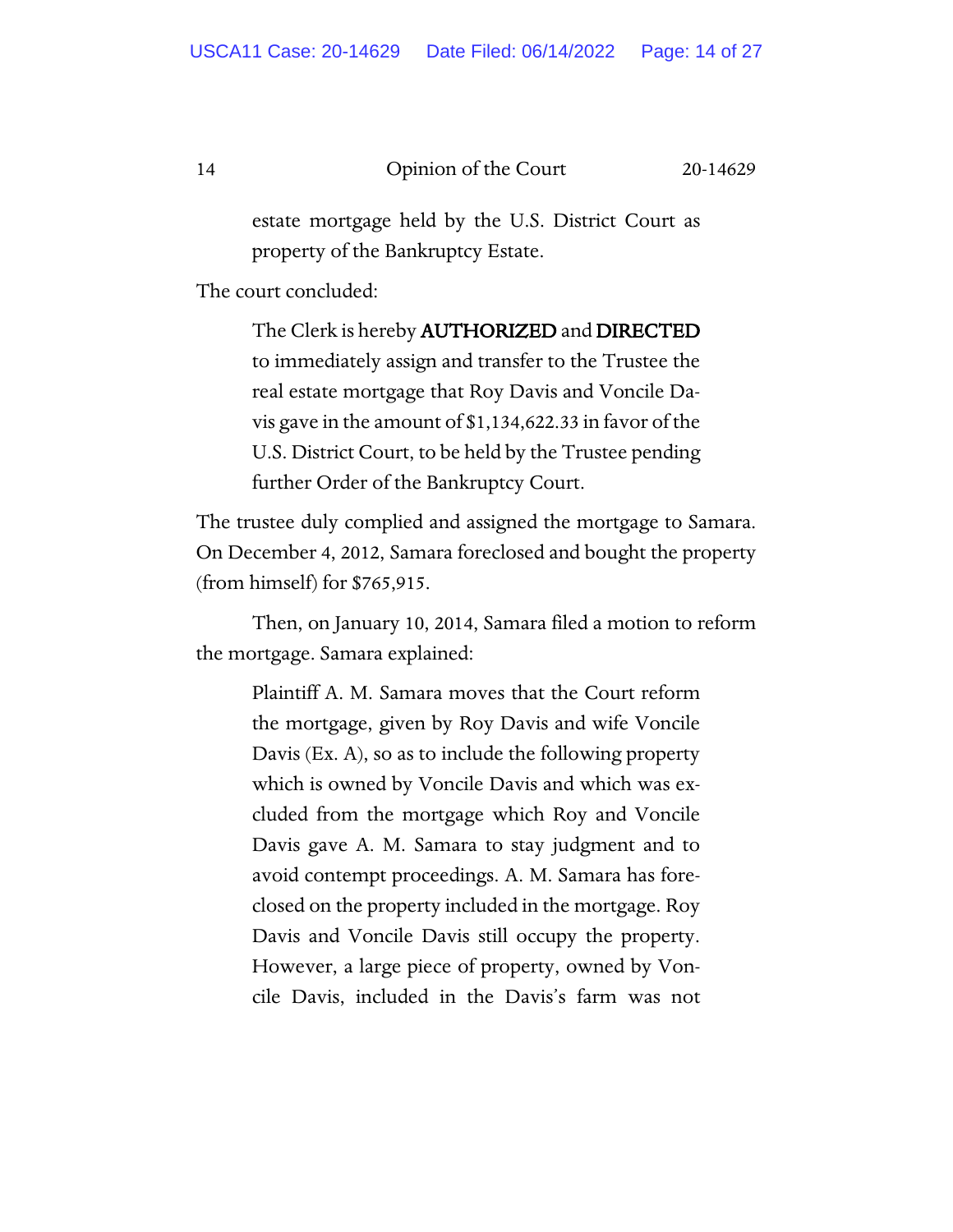included in the mortgage. . . . The property owned by Voncile Davis was listed on the appraisal. The property owned by Voncile Davis was omitted from the mortgage which was prepared by Counsel for Davis. The farm listed on the appraisal consists of 232.3 acres. The property listed on the mortgage is 110 acres. The property belonging to Voncile Davis was omitted from the mortgage.

(emphasis added).

Two weeks later, the district court terminated the motion to reform in a one-page order. "The problem for A.M. Samara," the court explained, "is that the case before this court has been closed since November of 2010." The court added: "The Motion (Doc. #555) does not provide the court with sufficient cause to reopen this case, especially in light of the fact that all of the motions that were filed in this case in 2013 were administratively terminated in favor of alternate avenues for relief." And that was the end of our story—for a little while.

# III. Samara's Case Against Taylor

On April 15, 2019, Samara filed a new case against Davis's son-in-law, Thomas Keith Taylor (our appellee), contending that Parcel A had been fraudulently transferred to Taylor. Samara called his complaint a "COMPLAINT TO REFORM MORTGAGE AND TO TRANSFER TITLE." In that complaint, Samara cited ALA. CODE  $\S$  35-4-153, which says: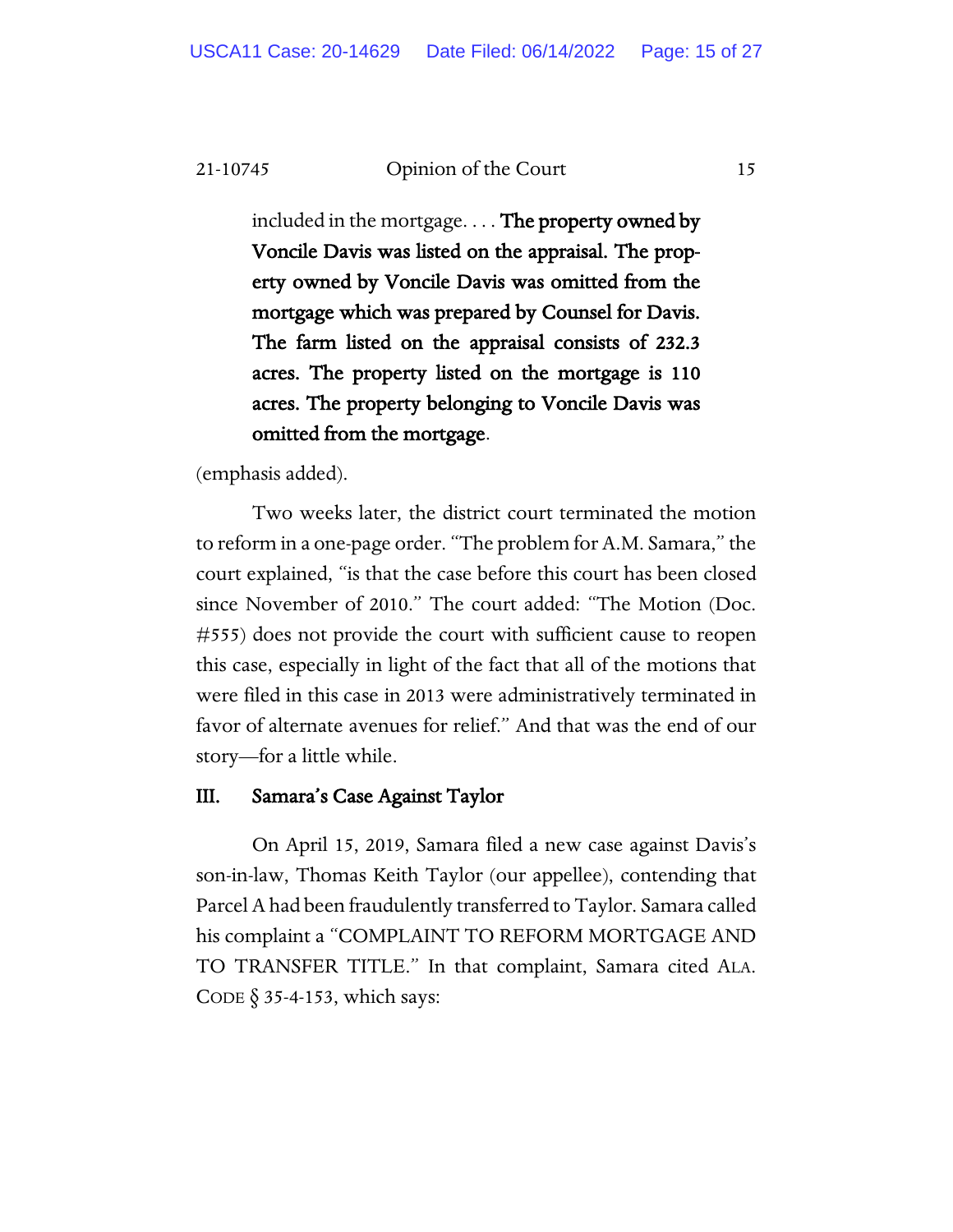When, through fraud, or a mutual mistake of the parties, or a mistake of one party which the other at the time knew or suspected, a deed, mortgage, or other conveyance does not truly express the intention of the parties, it may be revised by a court on the application of the party aggrieved so as to express that intention, insofar as this can be done without prejudice to rights acquired by third persons in good faith and for value.

ALA. CODE § 35-4-153 (emphasis added).

On September 3, 2019, Samara moved for summary judgment and Taylor moved for judgment on the pleadings. Not two weeks later, the district court granted Taylor's motion and denied Samara's, reasoning that (1) the statute of limitations for reformation had expired and (2) Samara had not (in any event) sufficiently alleged fraud or mistake to justify reformation.

On September 15, 2020, Samara filed a Rule 59 motion for reconsideration, which the district court summarily denied. Samara timely appealed the district court's orders (1) dismissing the case and (2) denying his Rule 59 motion. And here we are.

# STANDARD OF REVIEW

"We review *de novo* an order granting judgment on the pleadings." Perez v. Wells Fargo N.A., 774 F.3d 1329, 1335 (11th Cir. 2014). "Judgment on the pleadings is appropriate where there are no material facts in dispute and the moving party is entitled to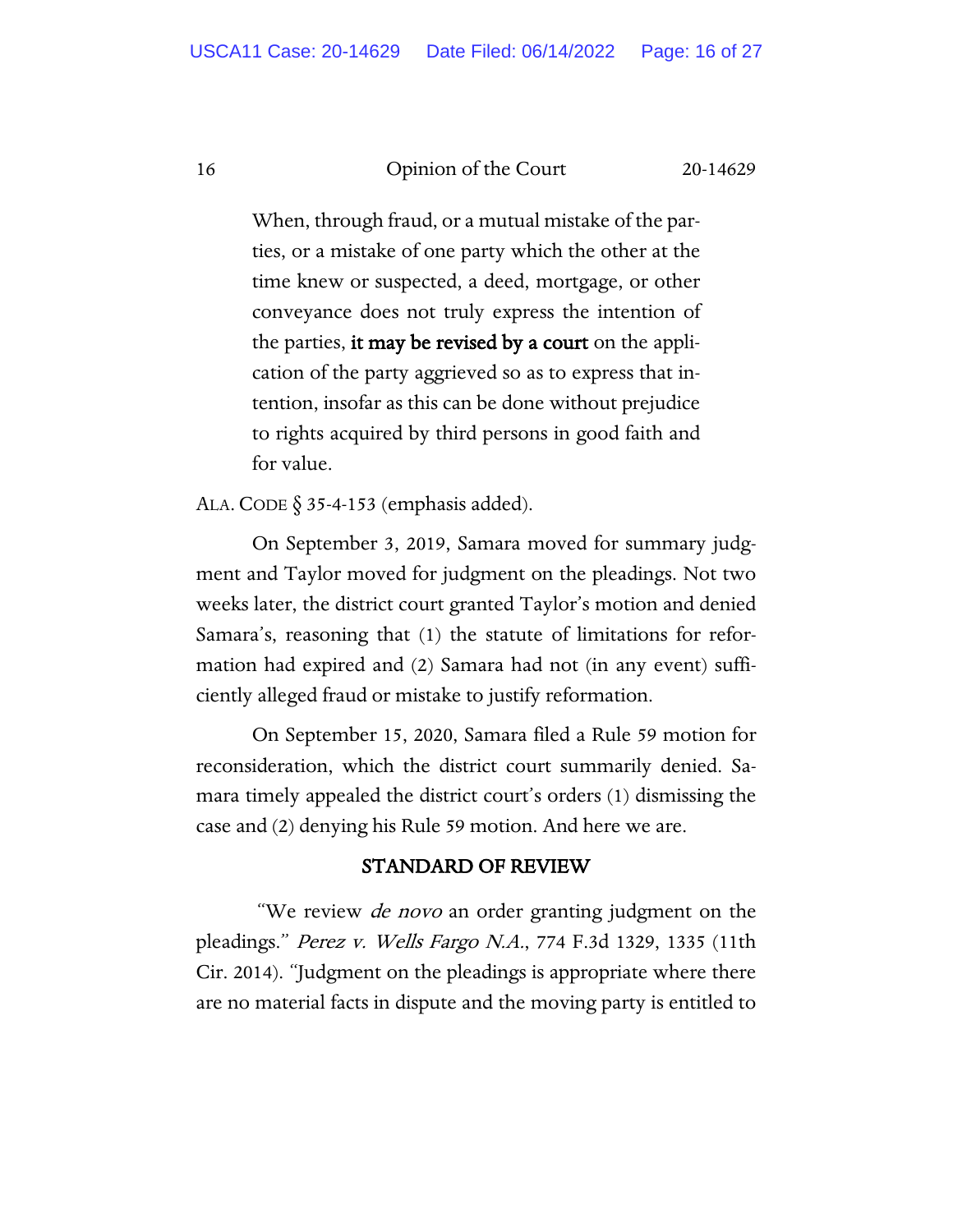judgment as a matter of law." *Cannon v. City of W. Palm Beach*, 250 F.3d 1299, 1301 (11th Cir. 2001). "We must accept the facts alleged in the complaint as true and view them in the light most favorable to the nonmoving party." Id.

By contrast, "[w]e review denials of Rule 59(e) motions for an abuse of discretion." Stansell v. Revolutionary Armed Forces of Colom., 771 F.3d 713, 746 (11th Cir. 2014). Rule 59(e) provides that a "motion to alter or amend a judgment must be filed no later than 28 days after the entry of the judgment." FED.R.CIV. P. 59(e). "Rule 59(e) allows courts to alter judgments only where there is 'newlydiscovered evidence or manifest errors of law or fact." EEOC v. St. Joseph's Hosp., Inc., 842 F.3d 1333, 1349 (11th Cir. 2016) (quoting Arthur v. King, 500 F.3d 1335, 1343 (11th Cir. 2007)). "A Rule 59(e) motion cannot be used to relitigate old matters, raise argument or present evidence that could have been raised prior to the entry of judgment." Arthur, 500 F.3d at 1343 (cleaned up).

#### DISCUSSION

This appeal raises two questions: The first is whether the statute of limitations bars Samara's claim. The second is whether, if the complaint is timely, Samara states a viable claim for relief. We answer both questions in Davis's favor.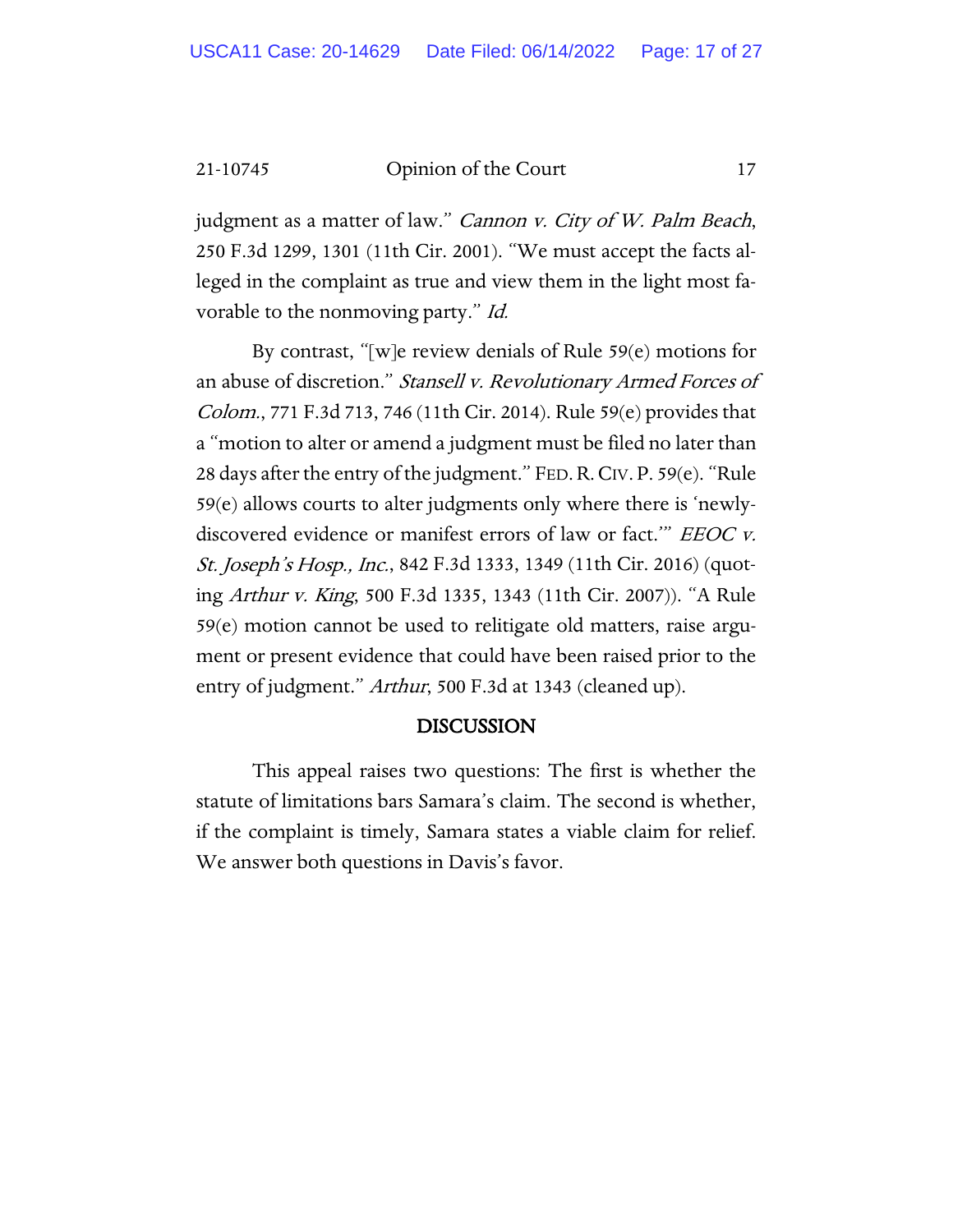# I. Samara's Claim is Time Barred

Samara's claim for reformation is barred by the statute of limitations. Alabama law provides that "[a]ctions for the recovery of lands, tenements or hereditaments, or the possession thereof" must be "commenced within 10 years" from the date on which the cause of action arises. ALA. CODE  $\S$  6-2-33(2); see also Pinto Credit Union v. Brown, 535 So. 2d 139, 139 (Ala. 1988) ("The ten-year statute of limitations applicable to actions for the recovery of land applies as well to an action brought by a judgment creditor, to subject property to his creditor's rights." (cleaned up)). In our case, Davis executed and delivered the mortgage to the clerk of court in 2006. But Samara waited thirteen years—until 2019—to file this action. His claim is therefore untimely.

The Alabama Supreme Court has already concluded that Section 6-2-33(2) applies to actions to reform mortgages. See Swan v. *Magnusson*, 418 So. 2d 844, 846 (Ala. 1982). In *Swan*, the plaintiff had obtained a \$50,000 judgment against the defendants in a personal injury case. Id. at 845. The defendants later conveyed certain land they owned to avoid execution of the judgment. *Id.* When the plaintiff brought an action alleging fraudulent transfer, the parties presented the court with two competing statutes of limitations: The plaintiff relied on the ten-year statute of limitations for recovery of land, whereas the defendants pointed to the one-year statute of limitations for fraud. Id. at 846.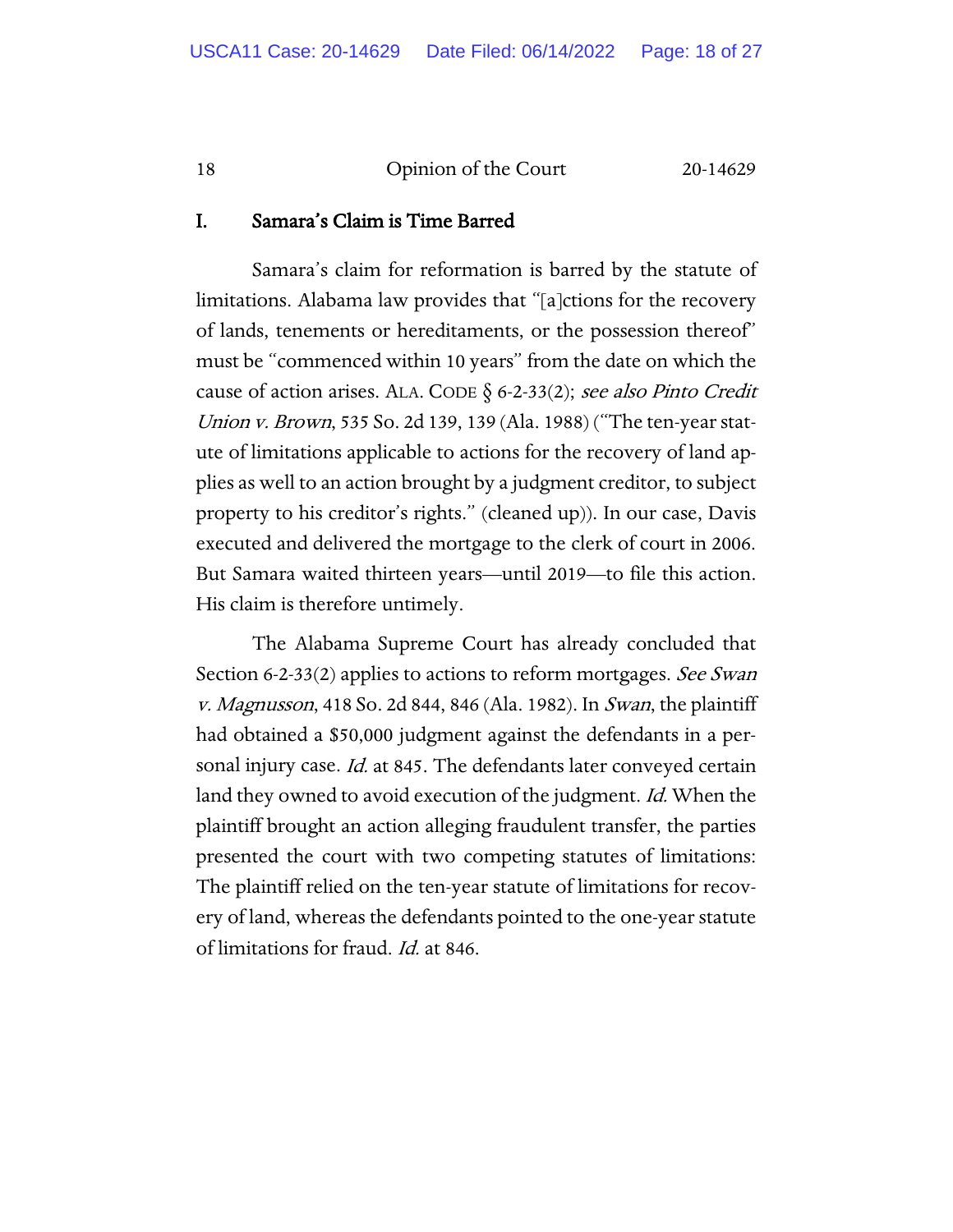The court concluded that the ten-year limit applied: "In determining which statute of limitations should apply, an examination of Swan's complaint readily disclose[d] that  $\S$  6-2-33 applies." Id. The court observed that the complaint specifically cited a "statutory [provision] affording remedies to creditors." Id. "The tenyear statute of limitations applicable to actions for the recovery of lands applies as well to an action brought by a judgment creditor, involving a fraudulent conveyance of property by a debtor, to subject property to his creditor's rights." Id.

So too here. In his complaint, Samara *specifically* blockquoted from, and cited to, the statutory cause of action for reformation. The Alabama Supreme Court has already said that the tenyear statute of limitation in  $\S$  6-2-33 applies to actions brought under  $\S$  35-4-153. Therefore, the ten-year period for reformation applies to Samara's claims.

Resisting this result, Samara offers two arguments—both unavailing. *First*, he says that the statute of limitations began to run in 2012 (when the bankruptcy trustee assigned the mortgage to him), not in 2006 (when Davis filed the mortgage with the clerk of court). *Second*, he insists that ours isn't a reformation case at all; instead, he now maintains, he's brought an action to enforce a judicial decree. We address (and reject) each argument in turn.

First, as a threshold matter, Samara has cited no authority for the proposition that a cause of action accrues only when the mortgage is assigned—rather than when it's filed with the court. For that reason alone, the argument is waived. See Hamilton v.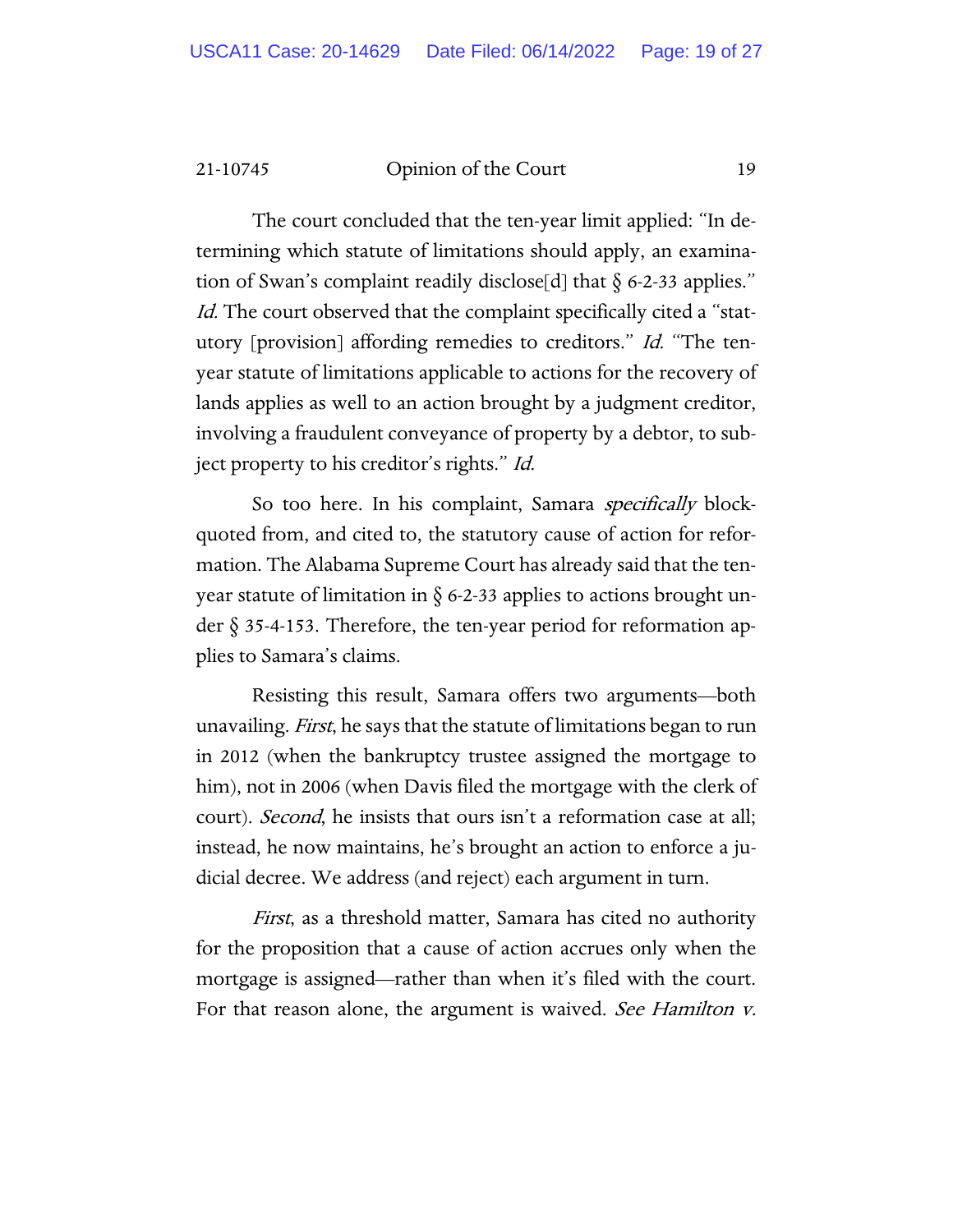Southland Christian Sch., Inc., 680 F.3d 1316, 1319 (11th Cir. 2012) ("A passing reference to an issue in a brief is not enough, and the failure to make arguments and cite authorities in support of an issue waives it.").

Waiver aside, though, the argument is meritless. That's because Samara's position is in nagging tension with what the Alabama Supreme Court has said on similar facts. In Scofield v. Cheatham, 485 So. 2d 722 (Ala. 1986), the court was asked to determine whether, under  $\S 6$ -2-33(2)—the same statute of limitations at issue here—a claim premised on a breach of warranty in a deed accrued (1) when the deed was executed and delivered to the parents of the plaintiff or (2) when the deed was transferred to the plaintiff six years later. *Id.* at 723. The court rejected the plaintiff's argument—which Samara restates here—that the claim accrued "when the breach actually became known to him." Id. Instead, the court held, the cause of action accrued "upon execution and delivery of the deed." *Id.* That conclusion is dispositive here: Samara's claim—which is based on the defective mortgage—accrued when the mortgage was executed and delivered to the court for Samara's benefit (just like the claim in *Scofield* accrued when the deed was delivered to the plaintiff's parents for the plaintiff's benefit). The timing of Samara's discovery of the error is just irrelevant.

But here's the thing: Even if Samara's knowledge were necessary to trigger the statute of limitations, we'd still reject his claim because he unquestionably *knew* about the mortgage in 2006. Recall that, on March 15, 2006, Davis filed a status report on the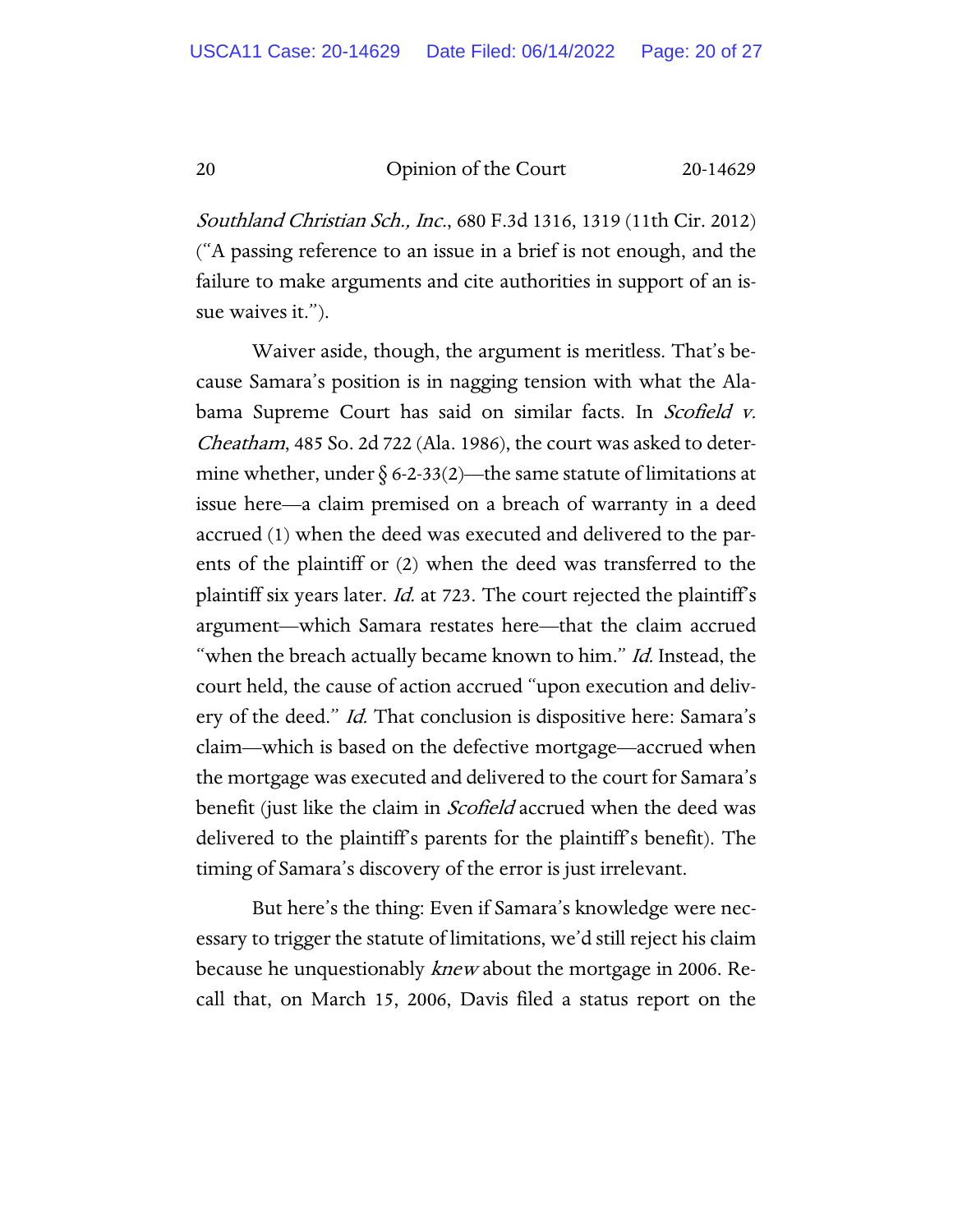district court's public docket, which explained that "[t]he original mortgage required to be filed with the clerk of court has been delivered to and accepted by the clerk." A few days later, Samara filed a response to that status report. More than that, on September 24, 2008—still well within our ten-year window—Samara's lawyer filed a motion "request[ing] the Court to maintain the mortgage interest on real estate with the Clerk of the Court," so that "the Trustee [could] join in the pleadings of this Court" and "take possession of [the mortgage] for the benefit of the creditors." Samara, in other words, knew all about the mortgage and its contents—as the papers he filed, which directly referred to that mortgage, make plain.

Second, Samara contends that his case against Davis isn't a reformation action at all, but rather an action to enforce a prior decree. He thus argues that the applicable statute of limitations is twenty years, not ten. *See* ALA. CODE  $\S$  6-2-32 ("Within 20 years, actions upon a judgment or decree of any court of this state, of the United States, or of any state or territory of the United States must be commenced.").

For a few reasons, we reject Samara's attempt to recharacterize his claim. One, as we noted before, Samara (in his complaint) block-quoted from, and relied on, the statutory cause of action for reformation. Here's that passage:

Under Alabama law, when, through fraud, or a mutual mistake of the parties, or a mistake of one party which the other at the time knew or suspected, a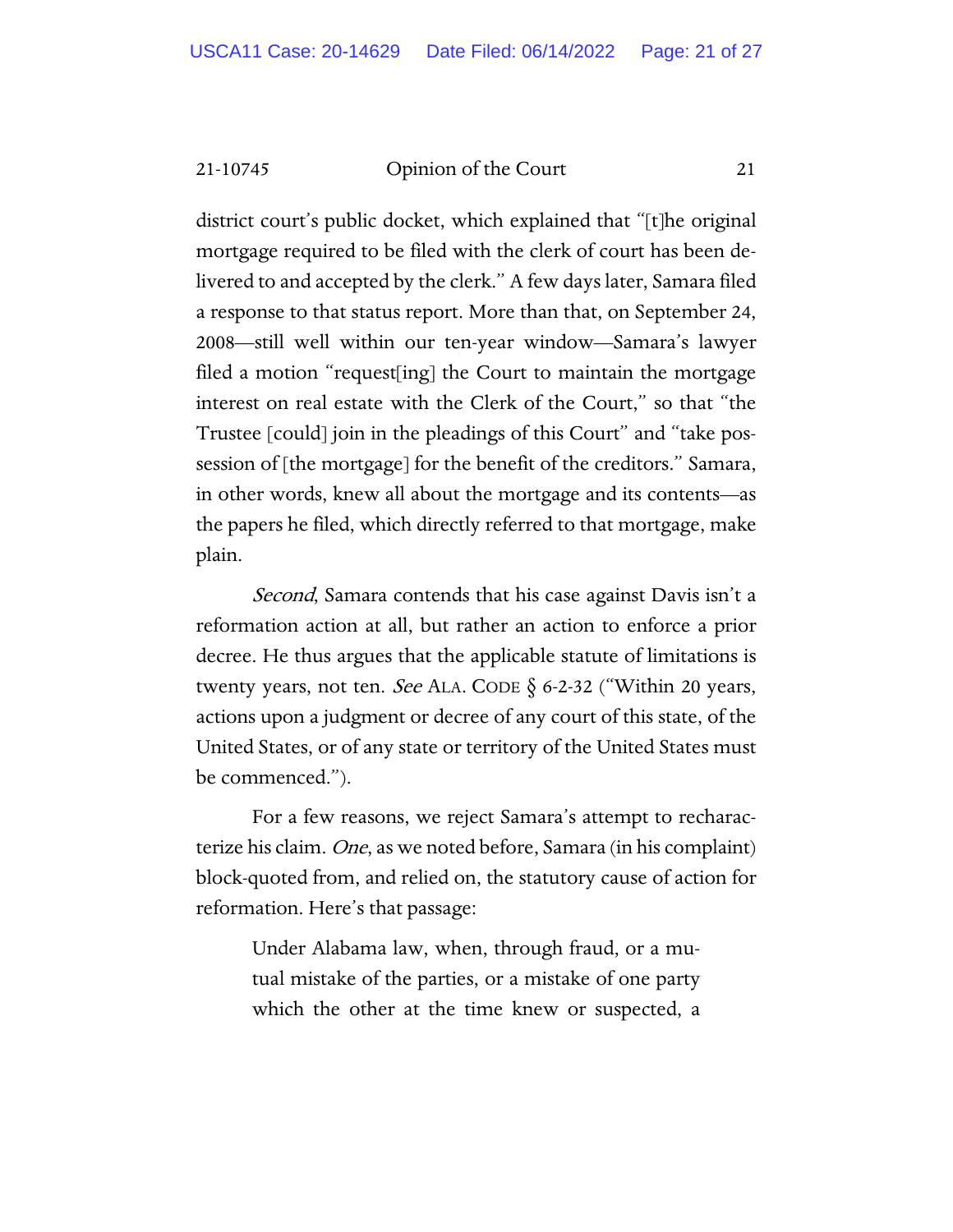deed, mortgage, or other conveyance does not truly express the intention of the parties, it may be revised by a court on the application of the party aggrieved so as to express that intention, insofar as this can be done without prejudice to rights acquired by third persons in good faith and for value. Ala. Code § 35-4- 153.

It would be puzzling, indeed, for Samara to have quoted this language if he, in fact, had sought to enforce a judgment rather than to reform a mortgage. As in *Swan*, the complaint was clear about the relief he was seeking—and he's stuck with those allegations now.

*Two*, even if his complaint *had* sought enforcement, Samara never tells us which judgment or decree we should be enforcing. As our factual recitation made clear, the parties have sued each other several times over the years, and the various judges who have presided over those trials have entered hundreds of orders. Since his lawsuit never mentions enforcement, he never actually told the district court—or us—which of these many orders his complaint hoped to enforce.

Three, even if none of this were true, we still think Samara's (alleged) enforcement action would fail. Why? Because there doesn't seem to be anything left to enforce—*even if* we were to start guessing at Samara's intentions. Looking back at the original case docket, we can think of two possible orders Samara *might* have wanted to enforce. One said: "Upon the filing of appraisals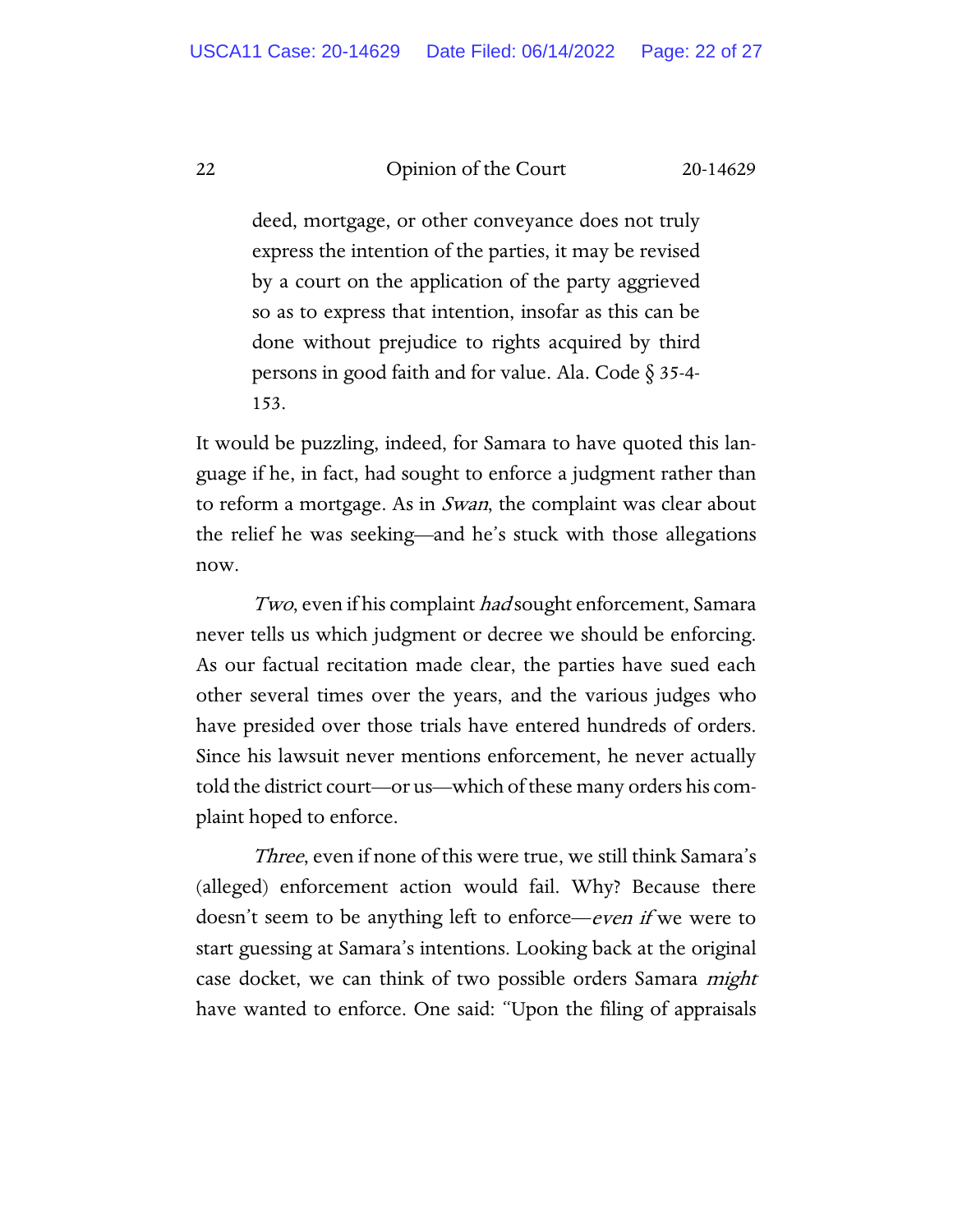satisfactory to the court showing the property to be of a value of at least one million five hundred thousand dollars (\$1,500,000.00) . . . the constructive trust imposed by the court shall be dissolved." There's simply nothing to enforce here. Maybe Samara is suggesting that this order should be enforced by not dissolving the constructive trust—presumably because, in his view, the conditions precedent to the dissolution of that trust haven't been satisfied. But remember that we vacated that constructive trust fifteen years ago, citing serious due-process concerns. We cannot resuscitate a constructive trust that's been dead for fifteen years. And we refuse to bring back a trust whose dissolution we ordered because of the due-process problems it had presented.

The second order said: "[C]ounsel filed notice of an appraisal . . . , which listed the value of the property described in the mortgage as one million six hundred ninety thousand dollars (\$1,690,000.00). Accordingly, all the conditions set forth in the March 1, 2006 order have been satisfied. The constructive trust imposed on November 17, 2004, and amended on December 6, 2004, is DISSOLVED." Again, there's nothing here for us to enforce. The district court might've been wrong in finding that the conditions precedent had been satisfied. But that's an issue with the order not its enforcement.

Samara's claim, in short, is for reformation; the statute of limitations is ten years; and the clock started ticking way back in 2006. Since Samara didn't file his complaint until 2019, his claim is time barred.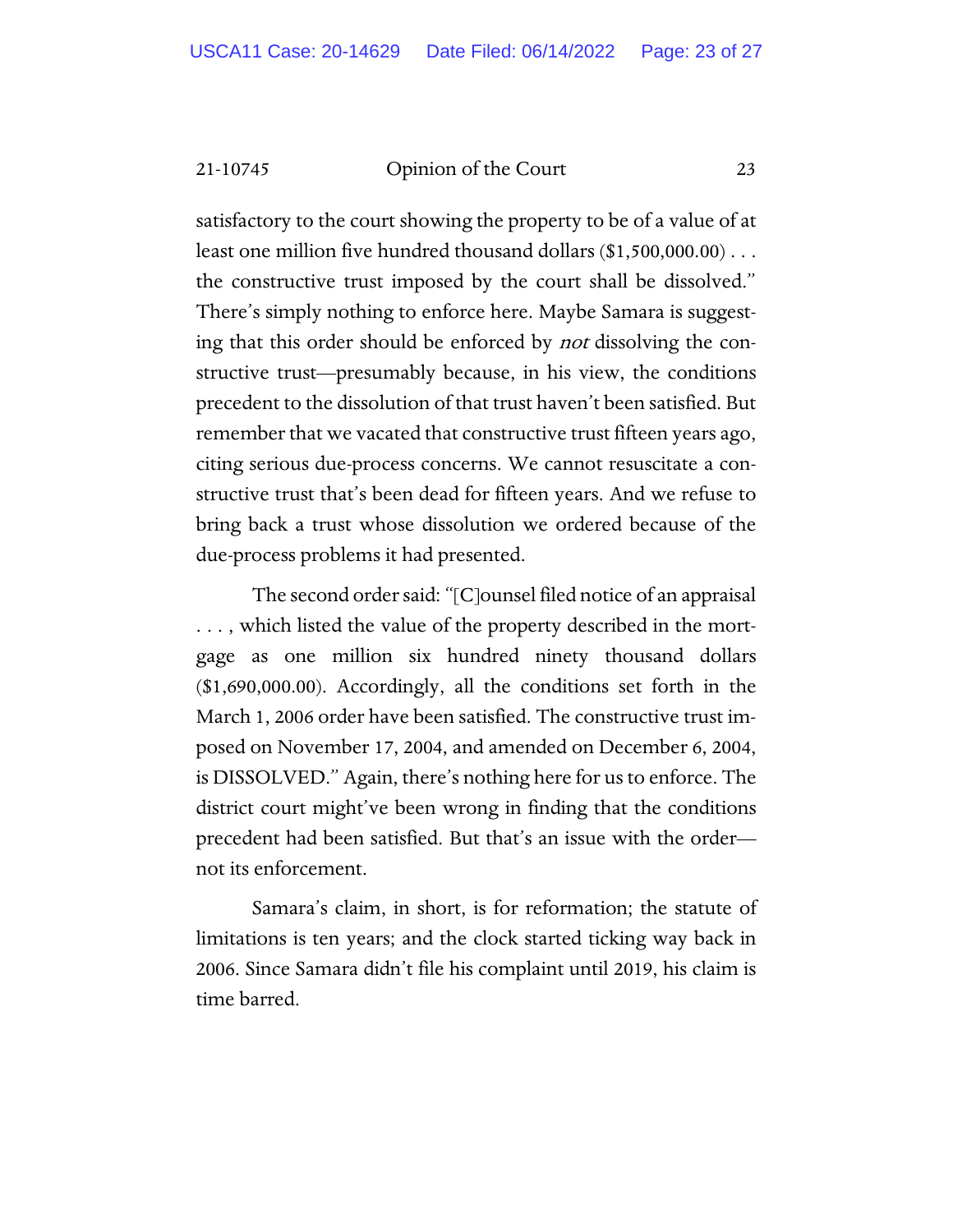## II. Samara's Claim for Reformation Fails on the Merits

Because Samara's reformation claim is time barred, we needn't reach its merits. We note here only that, even if we did, the claim would fail. Alabama law provides, in pertinent part, as follows:

When, through fraud, or a mutual mistake of the parties, or a mistake of one party which the other at the time knew or suspected, a deed, mortgage or other conveyance does not truly express the intention of the parties, it may be revised by a court on the application of the party aggrieved so as to express that intention, insofar as this can be done without prejudice to rights acquired by third persons in good faith and for value.

ALA.CODE § 35-4-153. The Alabama Supreme Court has "explained that reformation of a deed or mortgage pursuant to  $\S 35-4-153$  is appropriate only when there is 'clear, convincing, and satisfactory' evidence indicating that the conveyance does not truly express the parties' intent." U.S. Bank Nat'l Ass'n v. Shepherd, 202 So. 3d 302, 309 (Ala. 2015) (quoting Mullinax v. Mullinax, 495 So. 2d 646, 648 (Ala. 1986)).

The district court resolved this question on Taylor's motion for judgment on the pleadings. A judgment on the pleadings is appropriate when there are no issues of material fact and the movant is entitled to judgment as a matter of law. See Perez, 774 F.3d at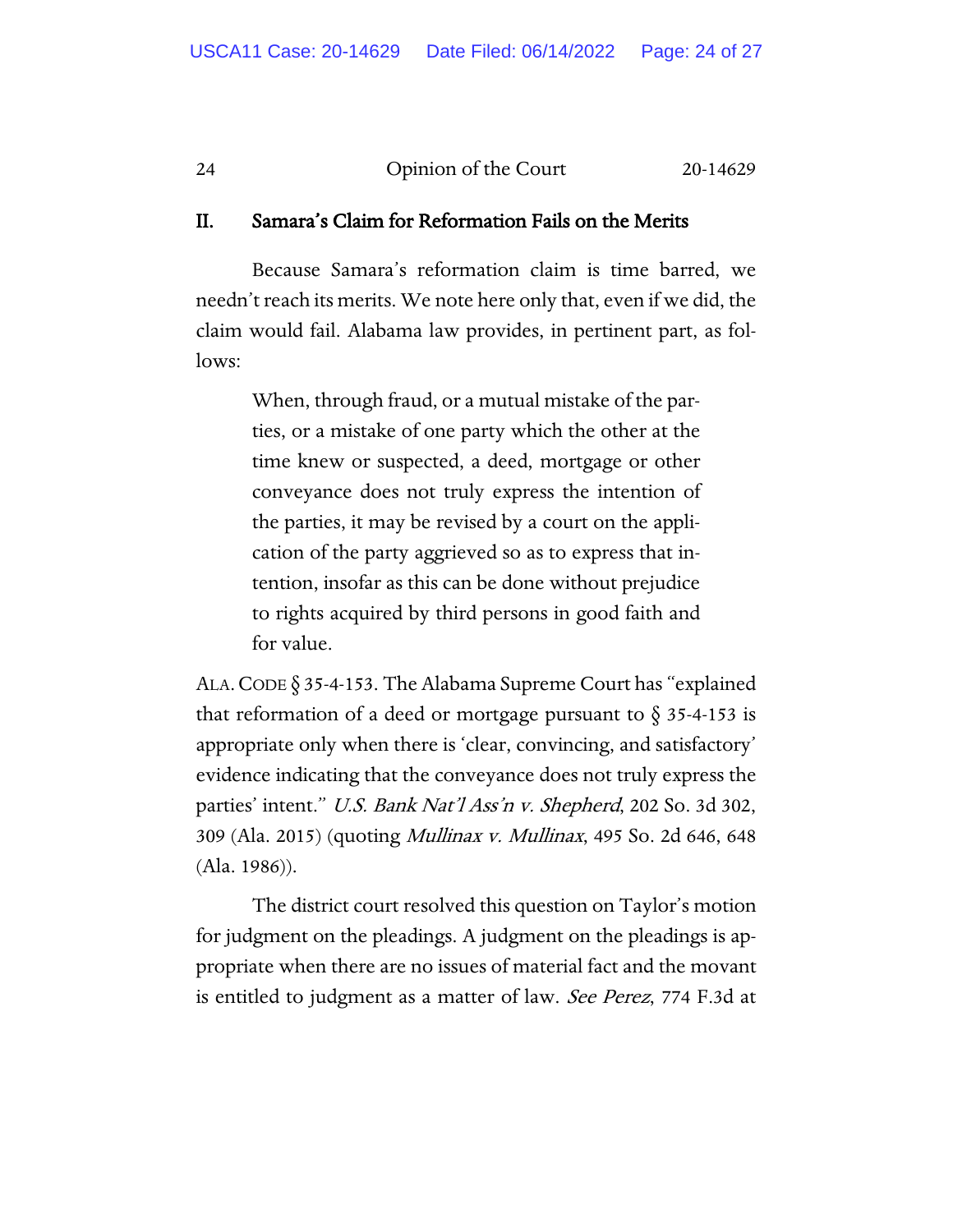1335. "A motion for judgment on the pleadings is governed by the same standard as a motion to dismiss under Rule 12(b)(6)." Carbone v. Cable News Network, Inc., 910 F.3d 1345, 1350 (11th Cir. 2018). When ruling on a motion to dismiss under Rule 12(b)(6), we accept the complaint's factual allegations as true and construe them in the light most favorable to the non-movant. See, e.g., Michel v. NYP Holdings, Inc., 816 F.3d 686, 694 (11th Cir. 2016). To survive a motion for judgment on the pleadings, then, the factual allegations "must be enough to raise a right to relief above the speculative level"—with "enough facts to state a claim to relief that is plausible on its face." Bell Atl. Corp. v. Twombly, 550 U.S. 544, 555, 570 (2007). Under this standard, bare legal conclusions "are not entitled to the assumption of truth" and are insufficient, standing alone, to state a claim. Ashcroft v. Iqbal, 556 U.S. 662, 679 (2009). Moreover, "[w]here a complaint pleads facts that are merely consistent with a defendant's liability, it stops short of the line between possibility and plausibility of entitlement to relief." *Id.* at 678 (internal quotation marks omitted).

Our question, then, is whether Samara has alleged facts that, if taken as true, state a plausible claim of fraud or mistake under Alabama Code  $\S$  35-4-153. The district court found that he hadn't, and we agree.

In particular, Samara has failed to plausibly allege that the mortgage *doesn't* express the parties' intentions. He, in fact, did just the opposite: In his Complaint, Samara quoted (and then described) two court orders that referred to the property as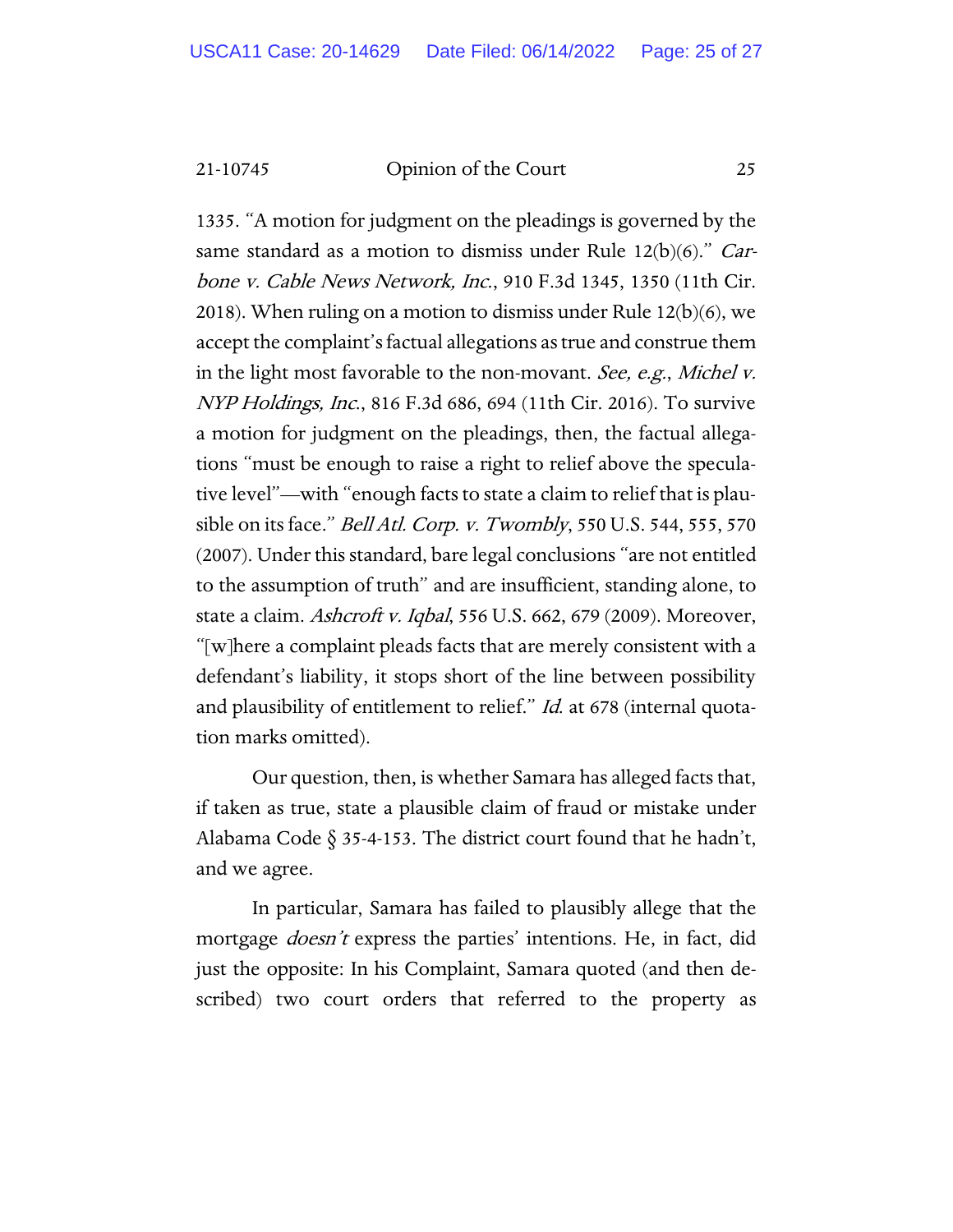"belonging to Roy and Voncile Davis." Specifically, the Complaint quoted the district court's February 15, 2006 order—which, recall, had required the Davises to file the mortgage and appraisal—this way: "Roy Davis and Voncile Davis shall deliver to the Clerk of the Court the originally executed mortgage document . . . and evidence that title is held by Roy Davis and Voncile Davis individually as joint tenants." And it cited identical language from the district court's April 10, 2006 order, which had acknowledged the filing of the mortgage and then dissolved the trust.

Because the 107 acres of Parcel A were owned individually by Voncile Davis, Samara's own allegations give us good reason to believe that the land was *purposefully* excluded from the mortgage. Land owned solely by Voncile Davis, after all, is not owned by Roy and Voncile Davis as joint tenants. In other words, Samara has failed to offer "clear, convincing, and satisfactory [allegations] indicating that the conveyance does not truly express the parties' intent." U.S. Bank, 202 So. 3d at 309 (internal quotation marks omitted).

Against all this, Samara advances two arguments—both unpersuasive.

First, Samara suggests that "fraud and mistake can be implied from the circumstances." Opening Brief at 16. But, for all the reasons we've given, we disagree that fraud and mistake can be implied *on this record* in a "clear, convincing, and satisfactory" way, which is what Alabama law requires. *Second*, and alternatively, Samara reiterates that "he seeks to enforce a court order which does